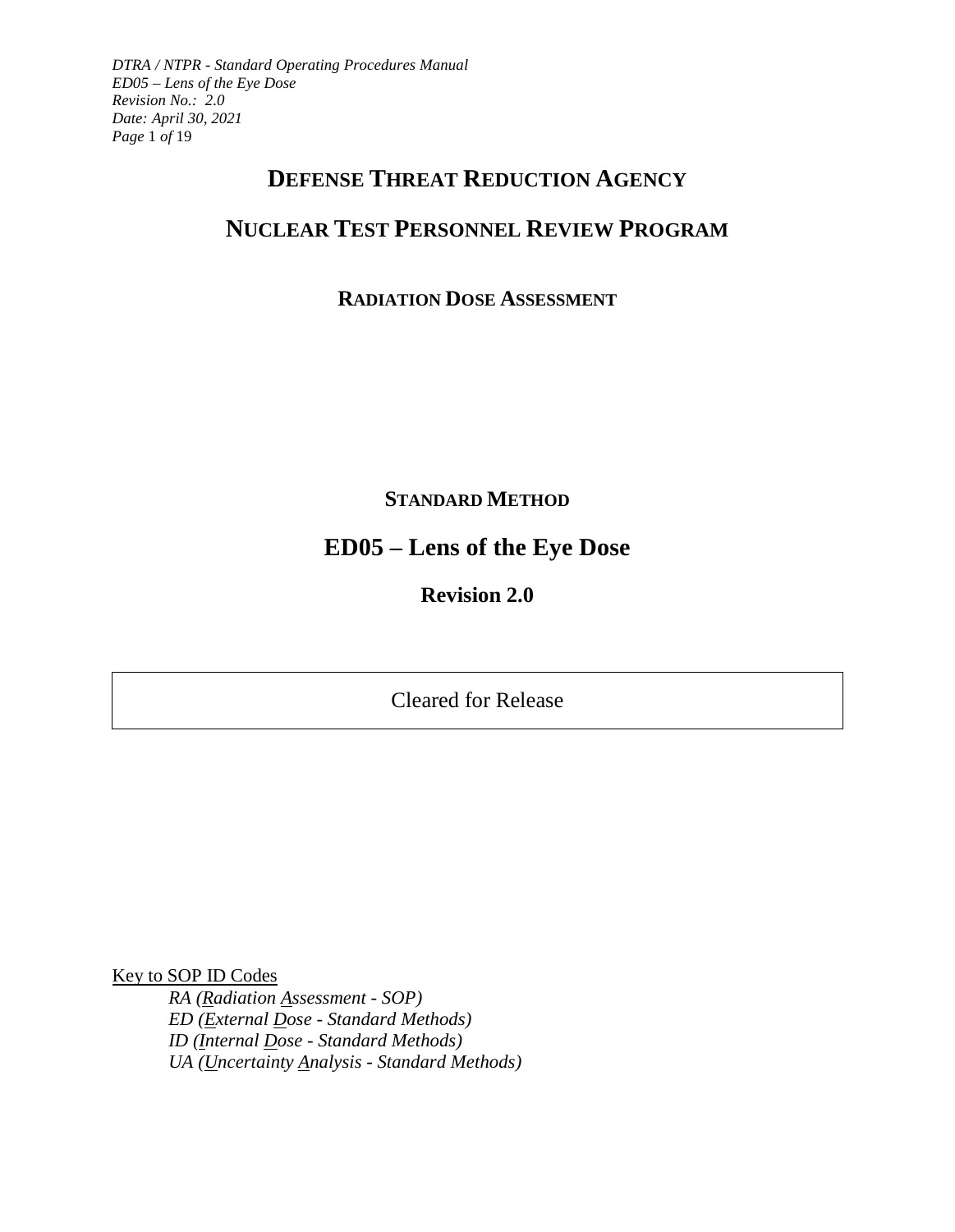|                  | <b>Revision Control</b>                                                                             |                         |                                  |
|------------------|-----------------------------------------------------------------------------------------------------|-------------------------|----------------------------------|
| Revision         | <b>Revision Description</b>                                                                         | Revision<br><b>Date</b> | Authorization<br><b>Official</b> |
| $1.0\,$          | Original                                                                                            | 10/31/2007              | Paul K. Blake                    |
| $\overline{1.3}$ | No Revisions 1.1 or 1.2 of this SM were prepared                                                    | 01/31/2010              | Paul K. Blake                    |
| 2.0              | -Minor editorial changes<br>References updated, and minor editorial changes throughout<br>document. | 04/30/2021              | James D. Franks                  |
|                  |                                                                                                     |                         |                                  |
|                  |                                                                                                     |                         |                                  |
|                  |                                                                                                     |                         |                                  |
|                  |                                                                                                     |                         |                                  |
|                  |                                                                                                     |                         |                                  |
|                  |                                                                                                     |                         |                                  |
|                  |                                                                                                     |                         |                                  |
|                  |                                                                                                     |                         |                                  |
|                  |                                                                                                     |                         |                                  |
|                  |                                                                                                     |                         |                                  |
|                  |                                                                                                     |                         |                                  |
|                  |                                                                                                     |                         |                                  |
|                  |                                                                                                     |                         |                                  |
|                  |                                                                                                     |                         |                                  |
|                  |                                                                                                     |                         |                                  |
|                  |                                                                                                     |                         |                                  |
|                  |                                                                                                     |                         |                                  |
|                  |                                                                                                     |                         |                                  |
|                  |                                                                                                     |                         |                                  |
|                  |                                                                                                     |                         |                                  |
|                  |                                                                                                     |                         |                                  |
|                  |                                                                                                     |                         |                                  |
|                  |                                                                                                     |                         |                                  |
|                  |                                                                                                     |                         |                                  |
|                  |                                                                                                     |                         |                                  |
|                  |                                                                                                     |                         |                                  |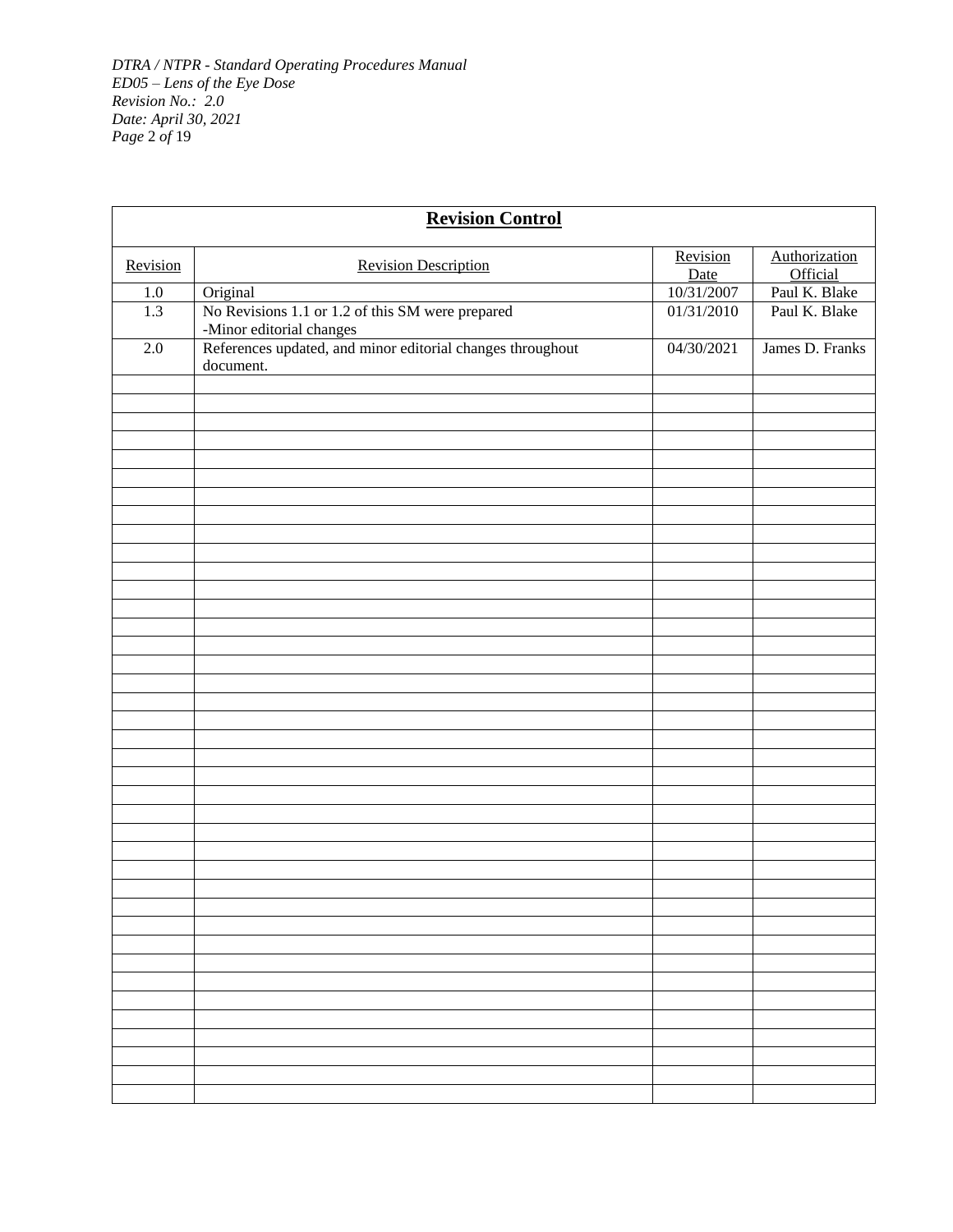# **Table of Contents**

<span id="page-2-0"></span>

| 1.               |     |       |  |  |  |  |
|------------------|-----|-------|--|--|--|--|
| 2.               |     |       |  |  |  |  |
| 3.               |     |       |  |  |  |  |
| $\overline{4}$ . |     |       |  |  |  |  |
| 5.               |     |       |  |  |  |  |
|                  | 5.1 |       |  |  |  |  |
|                  | 5.2 |       |  |  |  |  |
|                  | 5.3 |       |  |  |  |  |
|                  |     | 5.3.1 |  |  |  |  |
|                  |     | 5.3.2 |  |  |  |  |
|                  |     | 5.3.3 |  |  |  |  |
|                  |     | 5.3.4 |  |  |  |  |
|                  | 5.4 |       |  |  |  |  |
| 6.               |     |       |  |  |  |  |
| 7.               |     |       |  |  |  |  |
| 8.               |     |       |  |  |  |  |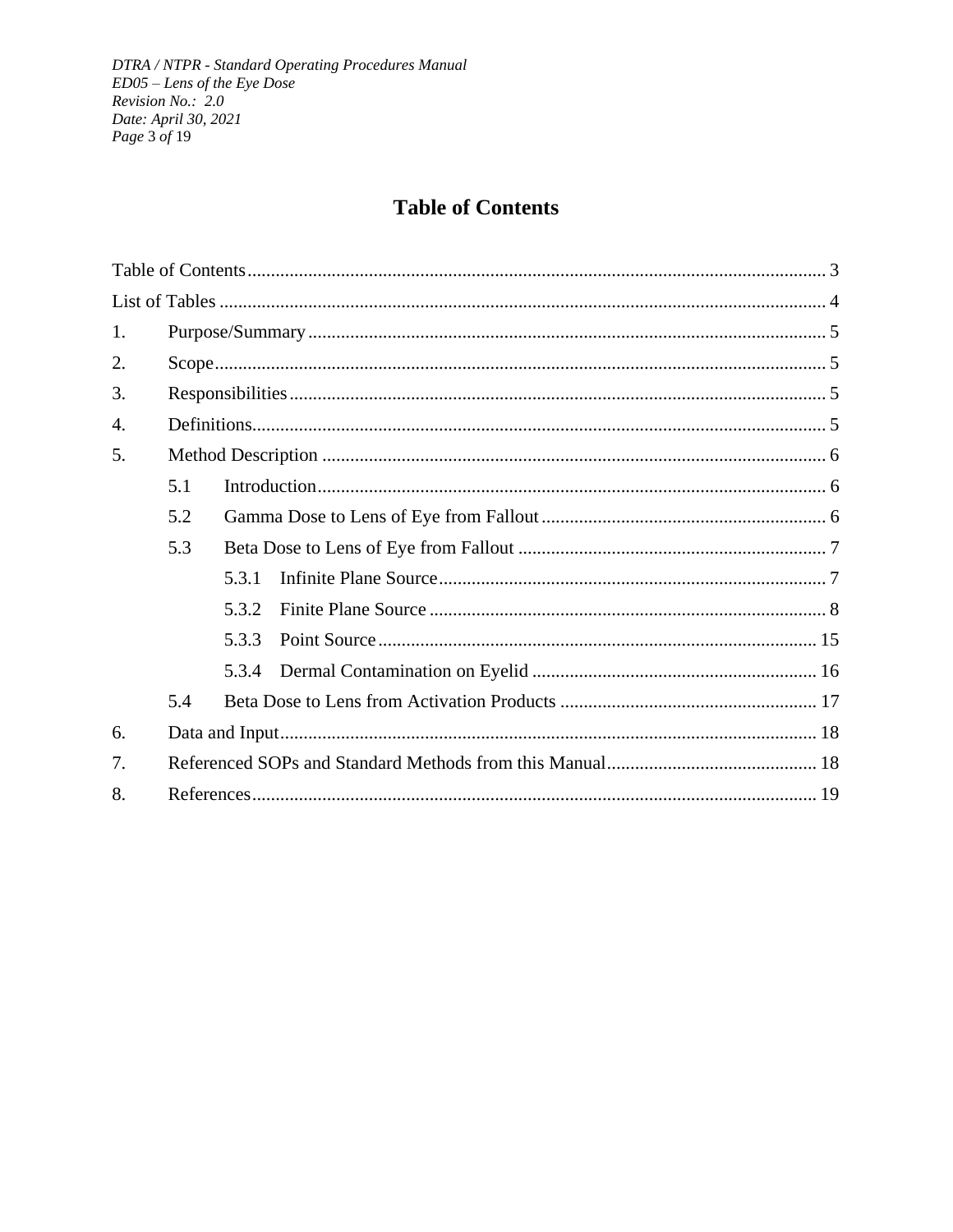*DTRA / NTPR - Standard Operating Procedures Manual ED05 – Lens of the Eye Dose Revision No.: 2.0 Date: April 30, 2021 Page* 4 *of* 19

# **List of Tables**

<span id="page-3-0"></span>

| Table 1. Lens Beta-to-Gamma Dose Ratios as Function of Time and Height (cm) at PPG 8       |
|--------------------------------------------------------------------------------------------|
| Table 2. Lens Beta-to-Gamma Dose Ratios as Function of Time and Height (cm) at NTS  8      |
| Table 3. Index to Tables of Typical Finite Applications and Associated Beta-to-Gamma Lens  |
|                                                                                            |
|                                                                                            |
|                                                                                            |
|                                                                                            |
|                                                                                            |
|                                                                                            |
|                                                                                            |
|                                                                                            |
|                                                                                            |
|                                                                                            |
|                                                                                            |
|                                                                                            |
| Table 16. Beta-to-Gamma Lens Dose Ratio for Induced Radioactivity in Soil as a Function of |
| Table 17. Beta-to-Gamma Lens Dose Ratio for Induced Radioactivity in Soil as a Function of |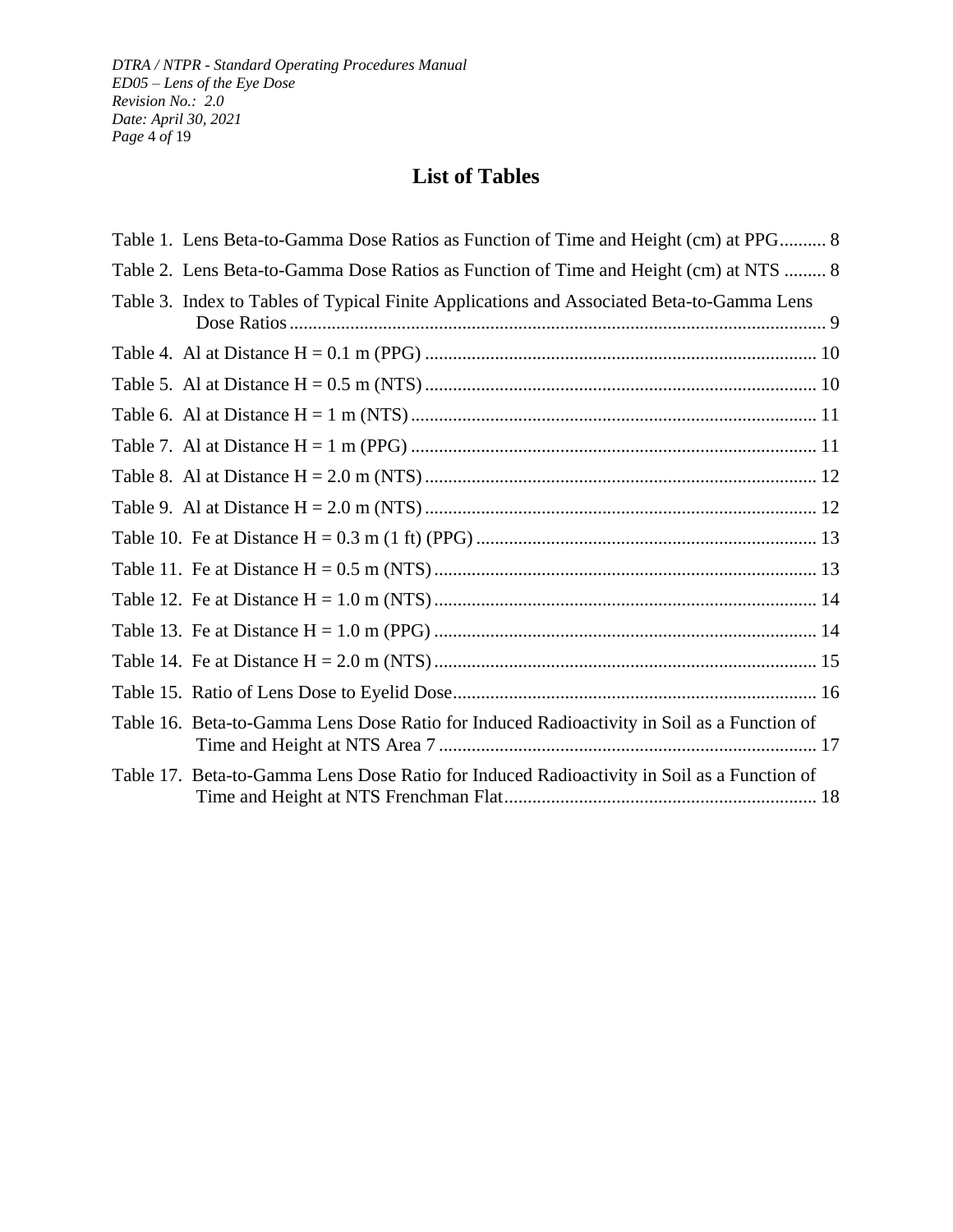*DTRA / NTPR - Standard Operating Procedures Manual ED05 – Lens of the Eye Dose Revision No.: 2.0 Date: April 30, 2021 Page* 5 *of* 19

### **Standard Method**

## **ED05 – Lens of the Eye Dose**

#### <span id="page-4-0"></span>**1. Purpose/Summary**

Standard Method (SM) ED05, *Lens of the Eye Dose*, provides general technical methods for assessing dose to the lens of the human eye from surface deposited fallout, activated sources, and dermal contamination to individuals in the Nuclear Test Personnel Review (NTPR) Program according to the procedures specified in SOP RA01.

#### <span id="page-4-1"></span>**2. Scope**

This standard method provides technical guidance for reconstructing dose to the lens of the eye due to beta and gamma ionizing radiation as a result of source exposure. This standard method should not be used to determine skin doses due to alpha radiation, internally deposited radioactive material exposures, or as the sole method for determining external radiation exposures (including skin contamination). This standard method is used in conjunction with SMs ED03, *Skin Dose from External Sources*, and ED04, *Skin Dose from Dermal Contamination*, for assessing whole body external radiation exposures in accordance with the requirements of Title 32, Code of Federal Regulations, Part 218 "*Guidance for the Determination and Reporting of Nuclear Radiation Dose for DoD Participants in the Atmospheric Nuclear Test Program"* (DoD, 2020).

#### <span id="page-4-2"></span>**3. Responsibilities**

Qualified radiation dose analysis staff members use these methods and associated tools for assessing the radiation doses for exposed individuals. If situations arise where these methods and techniques are inadequate to address a specific exposure scenario, it is the responsibility of the analyst encountering this deficiency to bring it to the attention of the RDA Manager so that the methodology can be extended as required to provide adequate estimates of lens of the eye doses. It is the responsibility of the analyst executing and implementing this extension to document such extension in a revision to this standard method.

#### <span id="page-4-3"></span>**4. Definitions**

Individual: Any person who participated in the nuclear weapons testing program as a member of the US armed forces.

Infinite Plane Gamma Source: Fallout deposited over a large surface is considered to be an infinite geometric plane with uniform, isotropic emission from each point source in the plane (Barss and Weitz, 2006). Such a surface is generally represented by land (Pacific Islands and the Nevada Test Site [NTS]) where the gamma radiation can originate up to 200 meters (m) or more from an individual standing on the ground.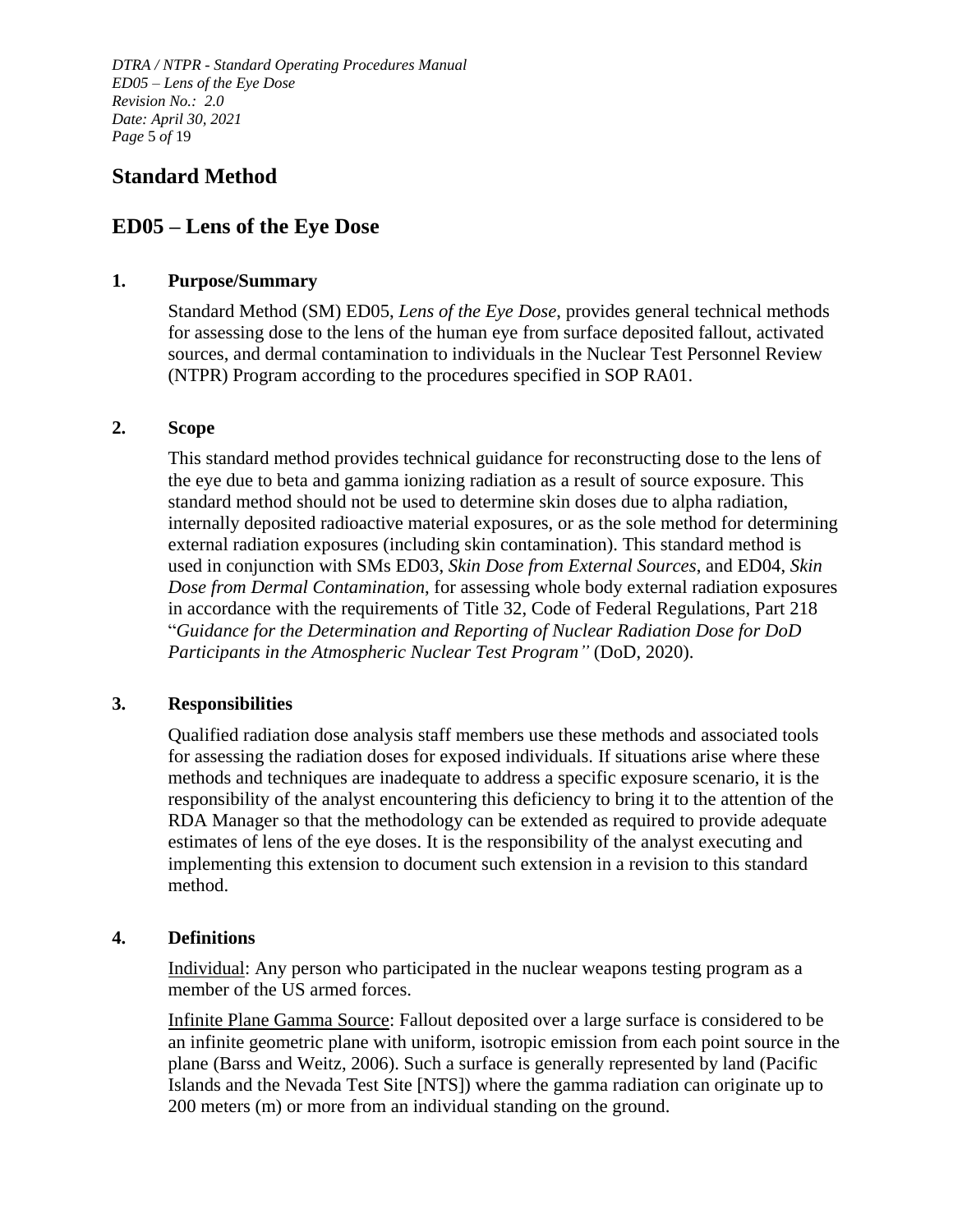*DTRA / NTPR - Standard Operating Procedures Manual ED05 – Lens of the Eye Dose Revision No.: 2.0 Date: April 30, 2021 Page* 6 *of* 19

> Finite Plane Gamma Source: Fallout deposited over a very small area with respect to the infinite source with localized contamination and isotropic emission from each point source. Shrinking a finite gamma source down to its lowest diameter constitutes point source geometry.

#### <span id="page-5-0"></span>**5. Method Description**

#### <span id="page-5-1"></span>**5.1 Introduction**

Individuals present during the nuclear weapons testing at the Pacific Proving Ground (PPG) or the NTS were potentially exposed to initial gamma and neutron emissions from a detonation, mixed fission products and actinides in fallout, and neutron activation products in the soil and surrounding environment. The initial gamma emissions for the nuclear detonation, along with mixed fission products in fallout and activation products, present an external gamma exposure source to the lens of the eye.

In close proximity to the body, beta radiation can have sufficient energy to penetrate to the lens of the eye; thus it can also be considered an external radiation source contributing to lens dose along with gamma radiation (Turner, 1995).

Film badges were worn by many individuals, or groups of individuals, during weapon testing activities. These monitoring devices measured the amount of gamma radiation individuals received during testing activities. If a specific individual did not wear a film badge, it is possible to reconstruct the individual's exposure, based upon film badges worn by other individuals in the nearby vicinity or using radiological intensity data. Utilizing film badge data or gamma dose reconstruction, it is also possible to estimate the dose the individual received to the lens of the eye due to beta radiation from the surrounding radiological environment.

#### <span id="page-5-2"></span>**5.2 Gamma Dose to Lens of Eye from Fallout**

Film badge readings or reconstructed gamma doses form the basis to estimate the whole body gamma dose.

Gamma radiation has sufficient energy to penetrate the lens tissue of the eye as well as the epidermal skin layer, along with the body organs and skeleton structure. For the purposes of dose reconstruction, dose to the lens due to gamma radiation is assumed to be the same as the whole body external dose based on a film badge or reconstruction, not taking into consideration attenuation characteristics of distance, geometry, and tissue depth. This method establishes conservative worst-case gamma doses to the lens of the eye, which are subsequently used to estimate a beta dose from a beta-to-gamma dose ratio. The whole body dose is based on the film badge reading or on a film badge equivalent dose calculated by reconstruction according to SM ED02 - *Whole Body External Dose - Reconstruction*, and must be characterized first in order to use the following standard methods.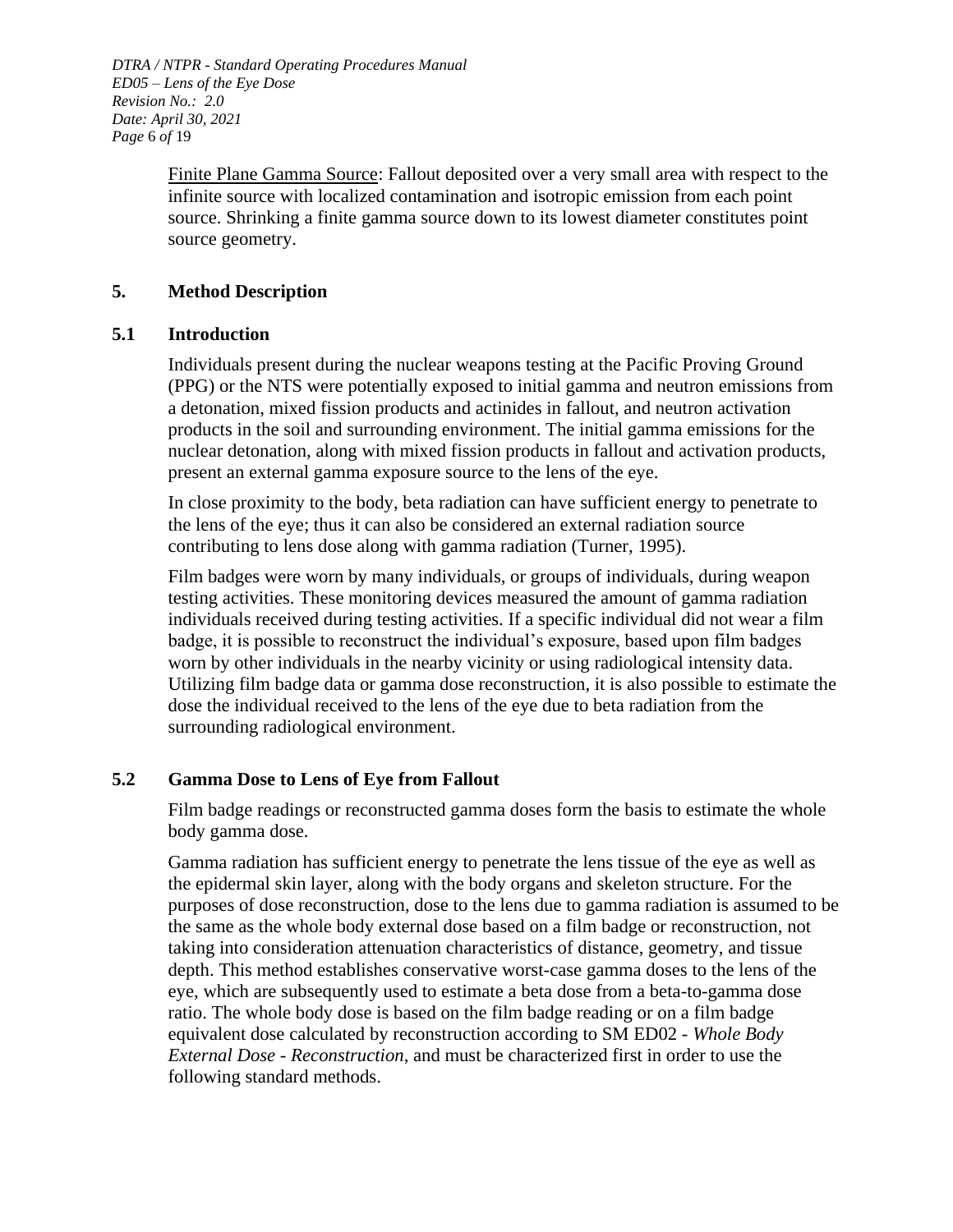*DTRA / NTPR - Standard Operating Procedures Manual ED05 – Lens of the Eye Dose Revision No.: 2.0 Date: April 30, 2021 Page* 7 *of* 19

#### <span id="page-6-0"></span>**5.3 Beta Dose to Lens of Eye from Fallout**

Beta dose to the lens from external sources is accrued simultaneously with the gamma dose from mixed fission products and actinides in fallout or neutron induced radionuclides (activated sources). As a result, the beta dose is proportional to the gamma dose, and its relative magnitude can be expressed by a beta-to-gamma dose ratio. This beta-to-gamma dose ratio is dependent on the spectrum of the emitted radiation and on the geometrical relationship between an individual and the source (e.g., distance from or height above the source, or finite or infinite plane geometry). Gamma and beta energy spectra are interdependent functions of time, and consequently, the beta-to-gamma dose ratio depends on time after a detonation (Barss and Weitz, 2006).

Due to beta particle range and attenuation characteristics, beta dose assessments depend more critically than gamma dose assessments on geometry and the shielding material between the radioactive source and the individual. Thus, the nature of specific jobs or task-related activities and their associated protective measures must be considered when reconstructing beta dose to the lens (Barss and Weitz, 2006).

Beta doses to the eye are evaluated at the lens of the eye. The depth for the evaluation is 3 mm (300 mg cm<sup>-2</sup>) from the anterior surface of the eye where the lenticular tissue at risk for posterior subcapsular cataract development is located. This depth is consistent with ICRP (2002) as the reference density thickness.

Beta doses from external origin generally involve three exposure pathways based on infinite, finite, and point source geometries. Fallout deposited over a large surface (such as a residence island in the Pacific) is considered to be an infinite plane with uniform, contamination and isotropic emission from each point source in the plane (Barss and Weitz, 2006). Fallout deposited over a small area or surface is considered to be a finite source with localized contamination and isotropic emission (Weitz, 2011). Finite radiation sources include the contaminated topside of a ship, contaminated equipment, and material such as aircraft engines. Fallout deposited as a "hot-spot" is considered to be point-source geometry.

Beta doses to the lens of the eye do not consider the attenuation effects of the eyelid or glasses.

#### <span id="page-6-1"></span>**5.3.1 Infinite Plane Source**

For a person exposed to an infinite-sized fallout-contaminated area while wearing a film badge or from a reconstructed gamma dose, the dose to the lens can be estimated using the same methods and general equations number 1, 3, 4, and 5 as specified in Section 5.2.1 of ED03, replacing the beta-to-gamma ratios for skin with the beta-to-gamma ratios for the lens of the eye as specified in [Table 1](#page-7-1) and [Table 2](#page-7-2) below and after adjustment for the height of the head from a ground surface based on the individual's height while standing or sitting (Stiver, 2006).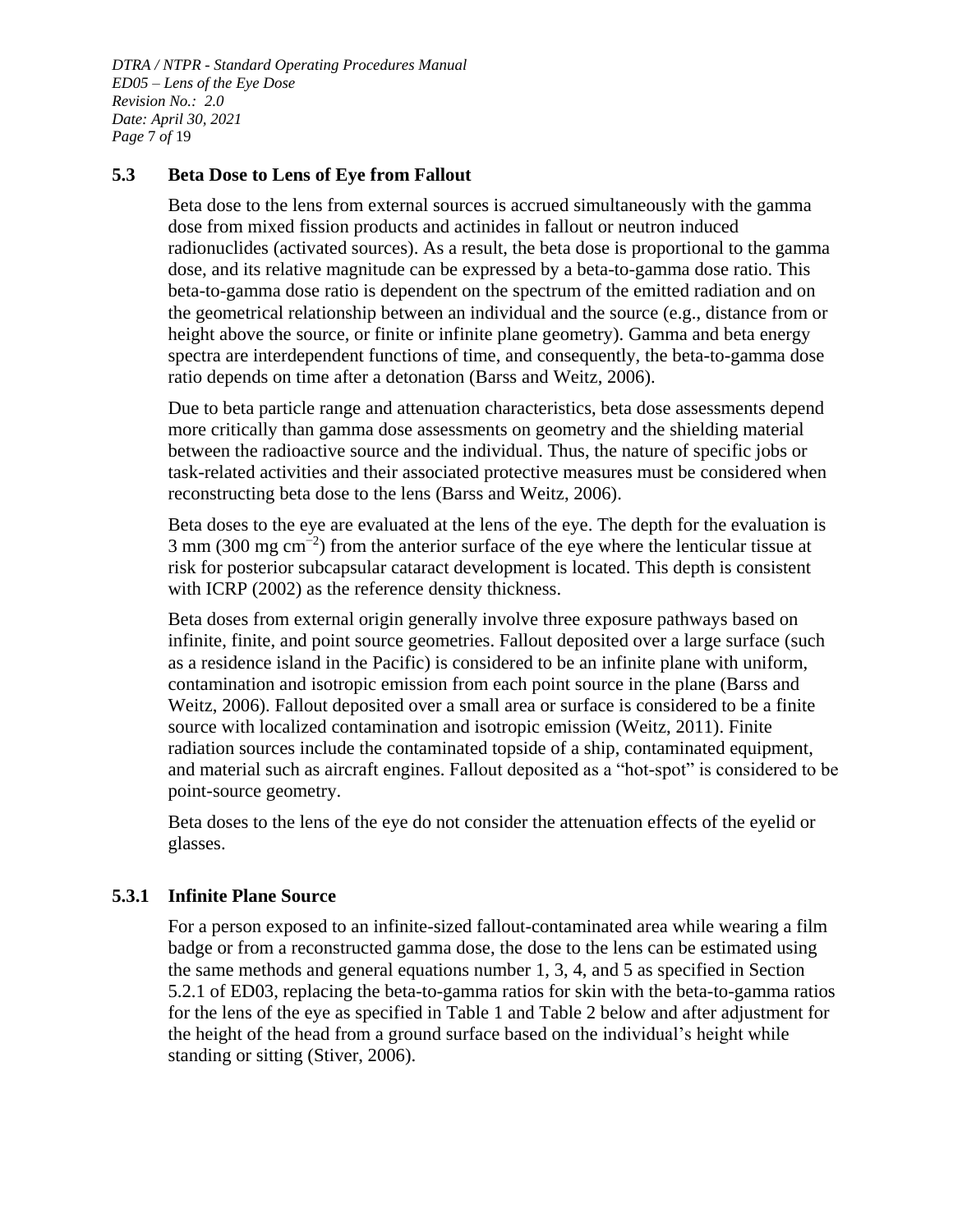*DTRA / NTPR - Standard Operating Procedures Manual ED05 – Lens of the Eye Dose Revision No.: 2.0 Date: April 30, 2021 Page* 8 *of* 19

| Time     | [days]         | at $H = 1$ cm | at $H = 10$ cm | at $H = 20$ cm | at $H = 40$ cm | at $H = 60$ cm | at $H = 80$ cm | at $H = 100$ cm | at $H = 120$ cm | at $H = 160$ cm | at $H = 200$ cm |
|----------|----------------|---------------|----------------|----------------|----------------|----------------|----------------|-----------------|-----------------|-----------------|-----------------|
| 0.5 hour | 0.0208         | 3.61          | 3.45           | 3.28           | 2.97           | 2.69           | 2.44           | 2.22            | 2.02            | 1.67            | 1.39            |
| 1 hour   | 0.0417         | 2.87          | 2.74           | 2.60           | 2.33           | 2.09           | 1.88           | 1.69            | 1.53            | 1.24            | 1.01            |
| 2 hours  | 0.0833         | 2.64          | 2.51           | 2.38           | 2.12           | 1.90           | 1.70           | 1.52            | 1.37            | 1.10            | 0.89            |
| 4 hours  | 0.1667         | 3.21          | 3.05           | 2.89           | 2.59           | 2.33           | 2.09           | 1.88            | 1.69            | 1.38            | 1.13            |
| 6 hours  | 0.25           | 3.96          | 3.77           | 3.58           | 3.22           | 2.89           | 2.61           | 2.35            | 2.13            | 1.74            | 1.43            |
| 12 hours | 0.5            | 4.23          | 4.02           | 3.80           | 3.40           | 3.04           | 2.73           | 2.45            | 2.21            | 1.79            | 1.46            |
| 1 dav    |                | 2.56          | 2.40           | 2.24           | 1.96           | 1.72           | 1.51           | 1.33            | 1.17            | 0.91            | 0.71            |
| 2 days   | $\overline{2}$ | 1.30          | 1.20           | 1.10           | 0.92           | 0.78           | 0.66           | 0.57            | 0.48            | 0.36            | 0.26            |
| 3 days   | 3              | 0.86          | 0.78           | 0.71           | 0.57           | 0.47           | 0.39           | 0.32            | 0.27            | 0.19            | 0.13            |
| 1 week   |                | 0.53          | 0.48           | 0.43           | 0.34           | 0.27           | 0.22           | 0.18            | 0.15            | 0.10            | 0.07            |
| 2 weeks  | 14             | 0.61          | 0.56           | 0.50           | 0.40           | 0.32           | 0.26           | 0.22            | 0.18            | 0.12            | 0.09            |
| l month  | 30             | 0.93          | 0.85           | 0.77           | 0.63           | 0.52           | 0.43           | 0.36            | 0.30            | 0.22            | 0.16            |
| 2 months | 60             | 1.59          | 1.47           | 1.35           | 1.14           | 0.96           | 0.82           | 0.70            | 0.60            | 0.45            | 0.34            |
| 4 months | 120            | 2.44          | 2.29           | 2.13           | 1.85           | 1.61           | 1.40           | 1.23            | 1.07            | 0.83            | 0.65            |
| 6 months | 180            | 3.32          | 3.14           | 2.95           | 2.60           | 2.30           | 2.04           | 1.80            | 1.60            | 1.27            | 1.00            |
| 9 months | 270            | 5.74          | 5.47           | 5.18           | 4.64           | 4.15           | 3.72           | 3.33            | 2.99            | 2.40            | 1.92            |
| year     | 365            | 10.42         | 9.96           | 9.46           | 8.52           | 7.68           | 6.91           | 6.22            | 5.59            | 4.51            | 3.62            |
| 2 years  | 730            | 36.55         | 34.97          | 33.27          | 30.08          | 27.17          | 24.52          | 22.10           | 19.90           | 16.07           | 12.90           |

#### <span id="page-7-1"></span>**Table 1. Lens Beta-to-Gamma Dose Ratios as Function of Time and Height (cm) at PPG**

<span id="page-7-2"></span>**Table 2. Lens Beta-to-Gamma Dose Ratios as Function of Time and Height (cm) at NTS**

| Time     | [days] | at $H = 1$ cm | at $H = 10$ cm | at $H = 20$ cm | at $H = 40$ cm | at $H = 60$ cm | at $H = 80$ cm | at $H = 100$ cm | at $H = 120$ cm | at $H = 160$ cm | at $H = 200$ cm |
|----------|--------|---------------|----------------|----------------|----------------|----------------|----------------|-----------------|-----------------|-----------------|-----------------|
| 0.5 hour | 0.0208 | 3.56          | 3.41           | 3.26           | 2.98           | 2.72           | 2.49           | 2.28            | 2.09            | 1.76            | 1.48            |
| 1 hour   | 0.0417 | 2.84          | 2.72           | 2.59           | 2.34           | 2.13           | 1.93           | 1.75            | 1.59            | 1.32            | 1.09            |
| 2 hours  | 0.0833 | 2.61          | 2.49           | 2.37           | 2.14           | 1.93           | 1.74           | 1.58            | 1.43            | 1.17            | 0.96            |
| 4 hours  | 0.1667 | 3.18          | 3.04           | 2.89           | 2.62           | 2.37           | 2.15           | 1.95            | 1.77            | 1.47            | 1.22            |
| 6 hours  | 0.25   | 3.91          | 3.74           | 3.56           | 3.23           | 2.94           | 2.67           | 2.43            | 2.21            | 1.84            | 1.54            |
| 12 hours | 0.5    | 4.16          | 3.97           | 3.77           | 3.40           | 3.08           | 2.79           | 2.53            | 2.29            | 1.89            | 1.57            |
| 1 day    |        | 2.51          | 2.38           | 2.23           | 1.97           | 1.75           | 1.55           | 1.38            | 1.23            | 0.98            | 0.78            |
| 2 days   | 2      | 1.28          | 1.19           | 1.10           | 0.94           | 0.80           | 0.69           | 0.59            | 0.52            | 0.39            | 0.29            |
| 3 days   | 3      | 0.85          | 0.78           | 0.71           | 0.59           | 0.49           | 0.41           | 0.34            | 0.29            | 0.21            | 0.15            |
| 1 week   |        | 0.52          | 0.47           | 0.43           | 0.35           | 0.28           | 0.23           | 0.19            | 0.16            | 0.11            | 0.08            |
| 2 weeks  | 14     | 0.60          | 0.55           | 0.50           | 0.41           | 0.34           | 0.28           | 0.23            | 0.20            | 0.14            | 0.10            |
| 1 month  | 30     | 0.92          | 0.85           | 0.77           | 0.65           | 0.54           | 0.46           | 0.39            | 0.33            | 0.24            | 0.18            |
| 2 months | 60     | 1.57          | 1.46           | 1.35           | 1.15           | 0.99           | 0.85           | 0.74            | 0.64            | 0.48            | 0.37            |
| 4 months | 120    | 2.40          | 2.26           | 2.12           | 1.86           | 1.64           | 1.44           | 1.27            | 1.13            | 0.89            | 0.71            |
| 6 months | 180    | 3.26          | 3.10           | 2.93           | 2.61           | 2.33           | 2.09           | 1.87            | 1.67            | 1.35            | 1.09            |
| 9 months | 270    | 5.63          | 5.38           | 5.12           | 4.63           | 4.19           | 3.79           | 3.43            | 3.10            | 2.53            | 2.07            |
| 1 year   | 365    | 10.25         | 9.83           | 9.38           | 8.53           | 7.76           | 7.05           | 6.40            | 5.81            | 4.78            | 3.92            |
| 2 years  | 730    | 35.95         | 34.53          | 33.00          | 30.10          | 27.44          | 24.99          | 22.74           | 20.67           | 17.03           | 13.97           |

The computational method used to calculate the above ratios was the same as that used to calculate the skin beta-to-gamma ratios (SM ED03) with the skin being replaced by a 3 mm over-layer and a 1 cm backing layer of water (Barss and Weitz, 2006).

#### <span id="page-7-0"></span>**5.3.2 Finite Plane Source**

Similar to the finite plane source dose ratios for skin, calculations were performed to derive finite source beta-to-gamma dose ratios for the lens. Examples of some scenarios involving eye exposures to finite-sized sources of beta and gamma radiation include decontaminating an aircraft engine and other surfaces, operating a small shuttle boat, performing post-decontamination maintenance activities, and performing maintenance on evaporators in the engine room of a contaminated ship.

The results shown in this standard method are analogous in concept to those provided for the basal skin layer. The computational method employing the radiation transport code ITS CYLTRAN (Halbleib et al., 1992) is identical to that described in (Barss and Weitz, 2006), except that the skin model is replaced with an eye model consisting of a 3-millimeter (mm) over-layer, a 1-micrometer (μm) sensitive layer (for the lens), and a 1-centimeter (cm) backing layer, all composed of standard-density water. The time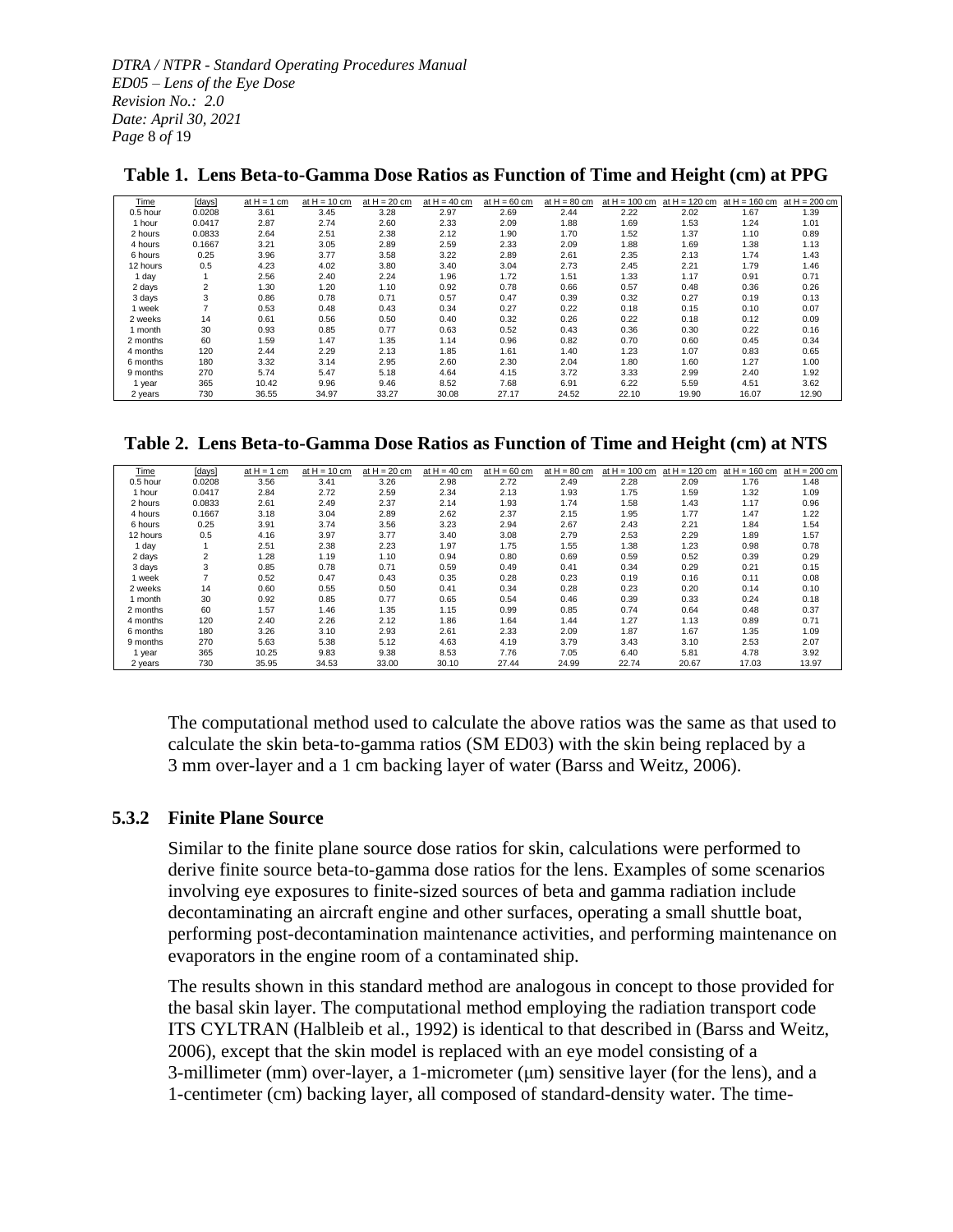*DTRA / NTPR - Standard Operating Procedures Manual ED05 – Lens of the Eye Dose Revision No.: 2.0 Date: April 30, 2021 Page* 9 *of* 19

> dependent beta and gamma fallout spectral data are taken from (Finn et al., 1979). The beta-to-gamma dose ratios presented in this section apply to an individual looking directly at the radiation source, i.e., no shielding factors are included. It is also assumed that the beta dose in the numerator of the ratio and gamma dose in the denominator were accrued at the same distance from the source, as would generally be the case if the gamma dose is a film badge or film badge equivalent dose (i.e., a reconstruction).

Beta and gamma dose to the lens of the eye based on finite geometry is calculated in an identical manner as for external skin dose based on finite geometry (as specified in SM ED03), replacing the beta-to-gamma finite dose ratios for skin with those specified for the lens of the eye.

The eye lens beta-to-gamma dose ratios are presented in this section as functions of source radius, source distance (H), substrate material, and time after detonation (Weitz, 2012).

Typical radii for aircraft decontamination range from 3 (F-84) to 5 m (B-29) based on size of aircraft.

[Table 3](#page-8-0) provides an index for the finite applications and associated beta-to-gamma dose ratios listed in Tables 4 through 14 for the specified substrate (Aluminum or Iron), distance from source (H), and job activity.

NOTE: The only difference between PPG and NTS beta-to-gamma dose ratio calculations is an air density of 1.15 and 1.05 mg  $cm^{-3}$ , respectively (Barss and Weitz, 2006). The beta-to-gamma dose ratio for the lens is slightly greater at NTS due to the less dense air; see [Table 6](#page-10-0) and [Table 7,](#page-10-1) ratios for 4 hours.

<span id="page-8-0"></span>

| <b>Substrate</b> | Distance (m)          | <b>Activity</b>                              | Location |
|------------------|-----------------------|----------------------------------------------|----------|
| Al               | 0.1                   | Aircraft inspection & maintenance (PPG)      | Table 4  |
| $\mathbf{A}$     | 0.5                   | Decon equipment (NTS)                        | Table 5  |
| $\mathbf{A}$ l   | 1.0                   | Decon aircraft (NTS)                         | Table 6  |
| Al               | 1.0                   | Decon aircraft (PPG)                         | Table 7  |
| $\mathbf{A}$     | 2.0                   | Decon aircraft (NTS)                         | Table 8  |
| $\mathbf{A}$ l   | $3.66(12 \text{ ft})$ | Decon aircraft with high pressure hose (PPG) | Table 9  |
| Fe               | $0.3(1 \text{ ft})$   | Hand scrub decon aboard ship (PPG)           | Table 10 |
| Fe               | 0.5                   | Decon (NTS)                                  | Table 11 |
| Fe               | 1.0                   | Decon (NTS)                                  | Table 12 |
| Fe               | 1.0                   | Decon (PPG)                                  | Table 13 |
| Fe               | 2.0                   | Decon (NTS)                                  | Table 14 |

#### **Table 3. Index to Tables of Typical Finite Applications and Associated Beta-to-Gamma Lens Dose Ratios**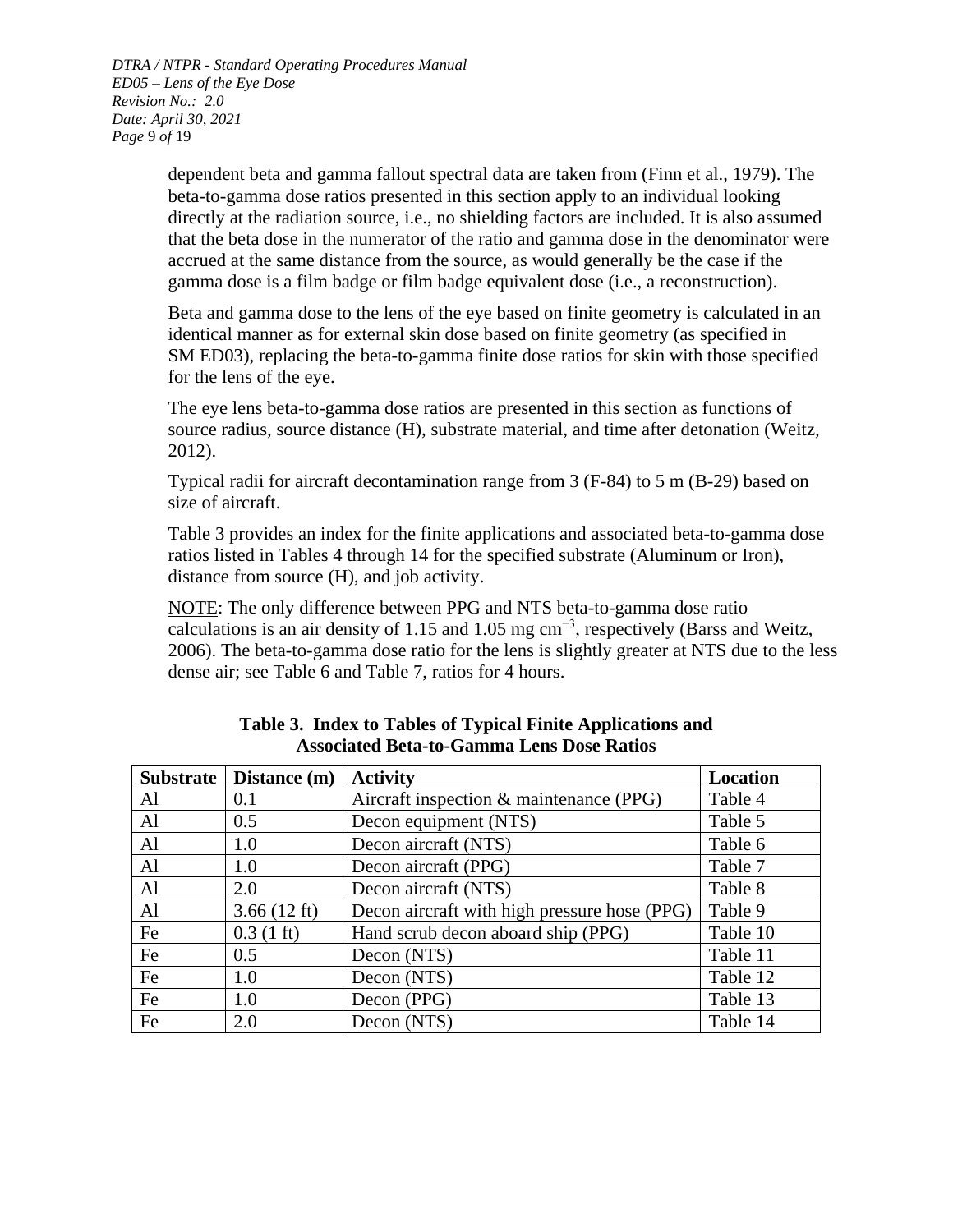*DTRA / NTPR - Standard Operating Procedures Manual ED05 – Lens of the Eye Dose Revision No.: 2.0 Date: April 30, 2021 Page* 10 *of* 19

<span id="page-9-0"></span>

| <b>Source</b>  |        |         | <b>Time after Detonation:</b> |        |          |
|----------------|--------|---------|-------------------------------|--------|----------|
| Radius (m)     | 1 hour | 4 hours | 1 day                         | 1 week | 6 months |
| 0.10           | 18.3   | 21.0    | 14.6                          | 3.9    | 19.2     |
| 0.25           | 13.2   | 15.2    | 10.3                          | 2.5    | 13.4     |
| 0.50           | 10.3   | 11.9    | 7.9                           | 1.8    | 10.3     |
| 1              | 8.3    | 9.6     | 6.4                           | 1.4    | 8.3      |
| $\overline{2}$ | 6.9    | 8.0     | 5.3                           | 1.2    | 6.9      |
| 3              | 6.3    | 7.3     | 4.8                           | 1.1    | 6.3      |
| 4              | 5.9    | 6.8     | 4.5                           | 1.0    | 5.9      |
| 5              | 5.6    | 6.5     | 4.3                           | 1.0    | 5.7      |
| 7              | 5.2    | 6.0     | 4.0                           | 0.89   | 5.3      |
| 10             | 4.9    | 5.6     | 3.8                           | 0.83   | 5.0      |
| 15             | 4.5    | 5.2     | 3.6                           | 0.78   | 4.7      |
| 20             | 4.3    | 5.0     | 3.4                           | 0.74   | 4.5      |
| 50             | 3.8    | 4.4     | 3.0                           | 0.66   | 4.0      |
| 100            | 3.5    | 4.1     | 2.8                           | 0.61   | 3.7      |
| 200            | 3.3    | 3.8     | 2.7                           | 0.58   | 3.5      |
| 500            | 3.2    | 3.7     | 2.6                           | 0.56   | 3.4      |

## **Table 4. Al at Distance H = 0.1 m (PPG)**

### **Table 5. Al at Distance H = 0.5 m (NTS)**

<span id="page-9-1"></span>

| <b>Source</b>  |         | <b>Time after Detonation:</b> |         |          |
|----------------|---------|-------------------------------|---------|----------|
| Radius (m)     | 2 hours | 4 hours                       | 6 hours | 12 hours |
| 0.10           | 17.7    | 21.2                          | 26.6    | 28.8     |
| 0.25           | 17.3    | 20.5                          | 25.4    | 26.8     |
| 0.50           | 15.0    | 18.1                          | 22.4    | 23.5     |
|                | 11.6    | 14.1                          | 17.4    | 18.3     |
| $\overline{2}$ | 8.6     | 10.6                          | 13.0    | 13.4     |
| 3              | 7.3     | 8.9                           | 11.0    | 11.3     |
| 4              | 6.5     | 8.0                           | 9.8     | 10.1     |
| 5              | 6.0     | 7.3                           | 9.0     | 9.3      |
| 7              | 5.3     | 6.5                           | 8.1     | 8.2      |
| 10             | 4.8     | 5.9                           | 7.2     | 7.4      |
| 15             | 4.3     | 5.2                           | 6.5     | 6.6      |
| 20             | 4.0     | 4.9                           | 6.0     | 6.2      |
| 50             | 3.3     | 4.1                           | 5.0     | 5.1      |
| 100            | 3.0     | 3.7                           | 4.5     | 4.6      |
| 200            | 2.8     | 3.4                           | 4.2     | 4.3      |
| 500            | 2.6     | 3.3                           | 4.0     | 4.1      |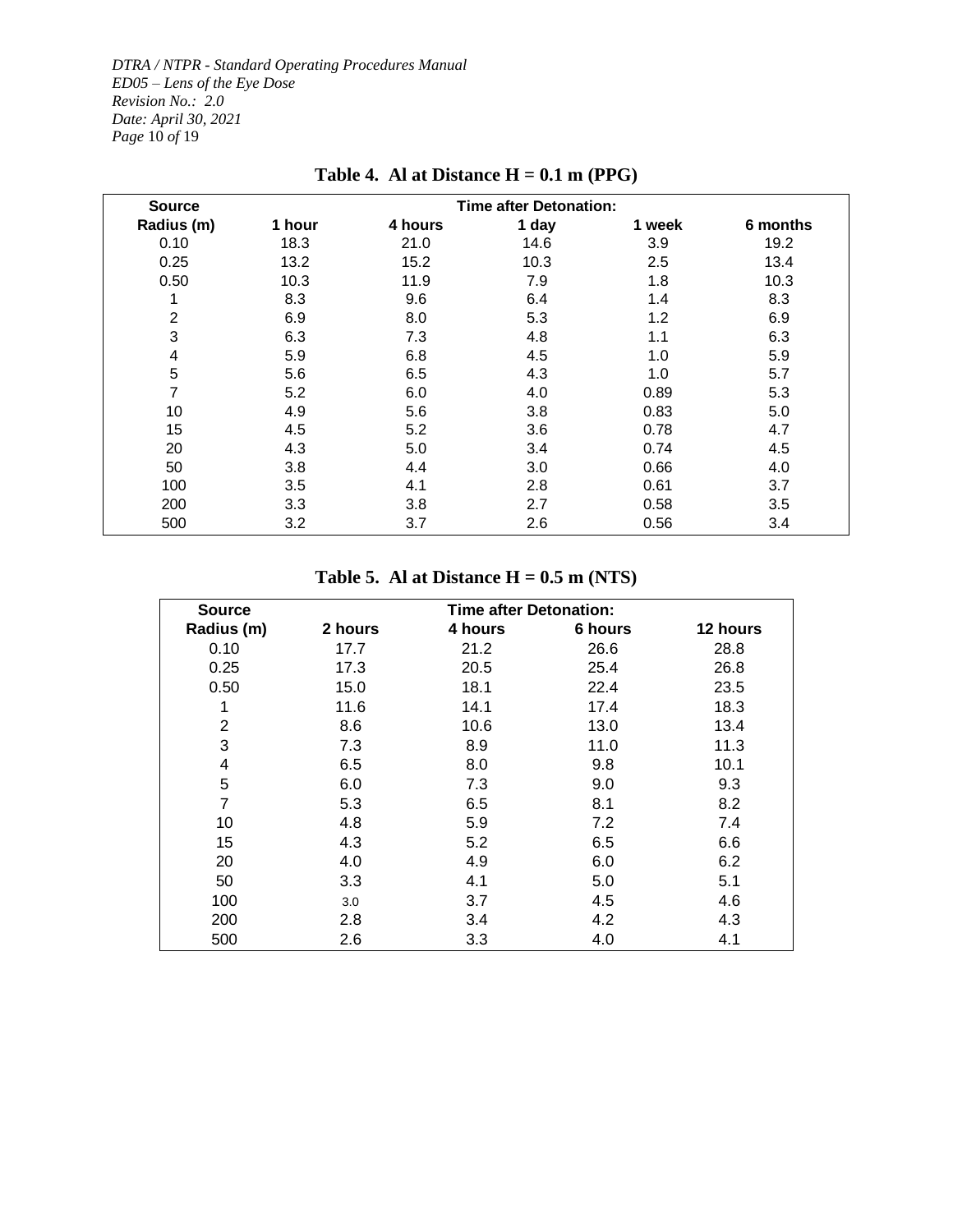*DTRA / NTPR - Standard Operating Procedures Manual ED05 – Lens of the Eye Dose Revision No.: 2.0 Date: April 30, 2021 Page* 11 *of* 19

<span id="page-10-0"></span>

| <b>Source</b>  |         | <b>Time after Detonation:</b> |         |          |
|----------------|---------|-------------------------------|---------|----------|
| Radius (m)     | 2 hours | 4 hours                       | 6 hours | 12 hours |
| 0.10           | 16.2    | 21.0                          | 25.6    | 24.3     |
| 0.25           | 16.8    | 19.2                          | 25.3    | 26.3     |
| 0.50           | 15.9    | 19.2                          | 23.7    | 25.2     |
|                | 13.5    | 16.7                          | 20.7    | 21.4     |
| $\overline{2}$ | 10.0    | 12.3                          | 15.4    | 15.8     |
| 3              | 8.1     | 10.0                          | 12.5    | 12.7     |
| 4              | 7.0     | 8.6                           | 10.7    | 10.9     |
| 5              | 6.2     | 7.7                           | 9.6     | 9.8      |
| $\overline{7}$ | 5.3     | 6.6                           | 8.2     | 8.3      |
| 10             | 4.5     | 5.7                           | 7.0     | 7.1      |
| 15             | 3.9     | 4.9                           | 6.1     | 6.2      |
| 20             | 3.6     | 4.5                           | 5.5     | 5.6      |
| 50             | 2.8     | 3.6                           | 4.4     | 4.5      |
| 100            | $2.5\,$ | 3.1                           | 3.9     | 4.0      |
| 200            | 2.3     | 2.9                           | 3.6     | 3.7      |
| 500            | 2.2     | 2.7                           | 3.4     | 3.5      |

## **Table 6. Al at Distance H = 1 m (NTS)**

### **Table 7. Al at Distance H = 1 m (PPG)**

<span id="page-10-1"></span>

| <b>Source</b>           |        |         | <b>Time after Detonation:</b> |        |          |
|-------------------------|--------|---------|-------------------------------|--------|----------|
| Radius (m)              | 1 hour | 4 hours | 1 day                         | 1 week | 6 months |
| 0.10                    | 18.0   | 20.9    | 17.2                          | 3.1    | 25.9     |
| 0.25                    | 18.3   | 20.0    | 16.6                          | 3.1    | 21.3     |
| 0.50                    | 17.3   | 18.8    | 15.3                          | 2.8    | 20.0     |
|                         | 15.0   | 16.1    | 12.5                          | 2.1    | 17.2     |
| 2                       | 10.9   | 11.9    | 8.7                           | 1.3    | 11.9     |
| 3                       | 8.7    | 9.7     | 6.8                           | 1.0    | 9.3      |
| $\overline{\mathbf{4}}$ | 7.5    | 8.3     | 5.7                           | 0.81   | 7.8      |
| 5                       | 6.6    | 7.4     | 5.1                           | 0.71   | 6.9      |
| 7                       | 5.6    | 6.3     | 4.3                           | 0.60   | 5.8      |
| 10                      | 4.8    | 5.4     | 3.7                           | 0.51   | 5.0      |
| 15                      | 4.2    | 4.7     | 3.2                           | 0.44   | 4.3      |
| 20                      | 3.8    | 4.3     | 2.9                           | 0.40   | 3.9      |
| 50                      | 3.0    | 3.4     | 2.3                           | 0.32   | 3.1      |
| 100                     | 2.7    | 3.0     | 2.1                           | 0.28   | 2.7      |
| 200                     | 2.5    | 2.8     | 1.9                           | 0.26   | 2.5      |
| 500                     | 2.4    | 2.6     | 1.8                           | 0.25   | 2.4      |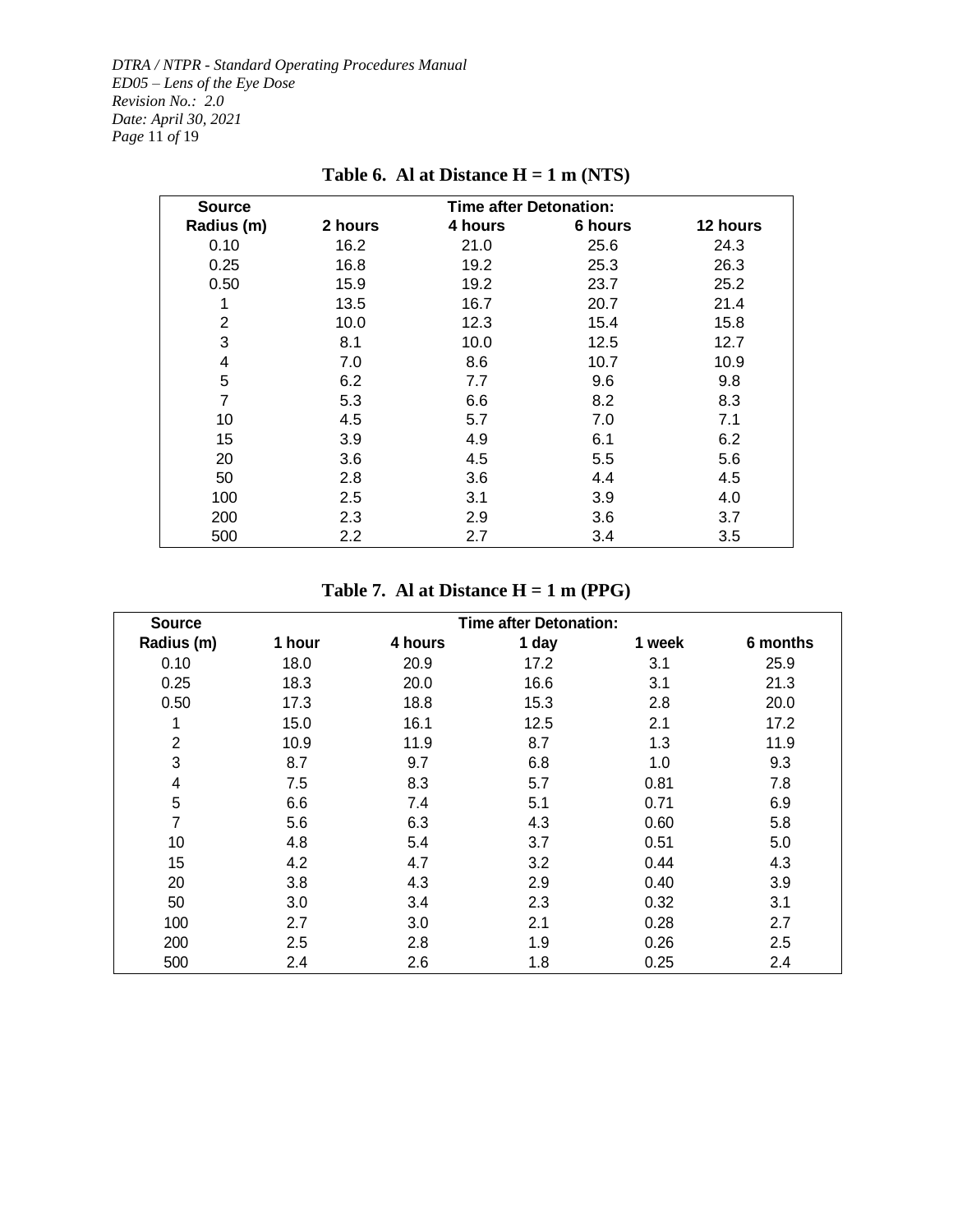*DTRA / NTPR - Standard Operating Procedures Manual ED05 – Lens of the Eye Dose Revision No.: 2.0 Date: April 30, 2021 Page* 12 *of* 19

<span id="page-11-0"></span>

| <b>Source</b>  |         | <b>Time after Detonation:</b> |         |                  |
|----------------|---------|-------------------------------|---------|------------------|
| Radius (m)     | 2 hours | 4 hours                       | 6 hours | 12 hours         |
| 0.10           | 12.5    | 14.9                          | 22.7    | 28.0             |
| 0.25           | 13.1    | 17.4                          | 19.8    | 21.7             |
| 0.50           | 13.1    | 16.7                          | 20.3    | 22.2             |
| 1              | 12.5    | 15.2                          | 18.7    | 20.8             |
| $\overline{2}$ | 10.1    | 12.7                          | 15.4    | 16.6             |
| 3              | 8.2     | 10.2                          | 12.6    | 13.4             |
| 4              | 6.8     | 8.6                           | 10.7    | 11.2             |
| 5              | 5.8     | 7.5                           | 9.3     | 9.6              |
| 7              | 4.7     | 6.1                           | 7.5     | 7.7              |
| 10             | 3.8     | 4.9                           | 6.1     | 6.2              |
| 15             | 3.1     | 4.0                           | 5.0     | 5.0              |
| 20             | 2.7     | 3.5                           | 4.4     | 4.4              |
| 50             | 2.0     | 2.6                           | 3.2     | 3.3 <sub>2</sub> |
| 100            | 1.7     | 2.2                           | 2.8     | 2.8              |
| 200            | 1.6     | 2.0                           | $2.5\,$ | 2.6              |
| 500            | 1.5     | 1.9                           | 2.4     | 2.4              |

## **Table 8. Al at Distance H = 2.0 m (NTS)**

### **Table 9. Al at Distance H = 2.0 m (NTS)**

<span id="page-11-1"></span>

| <b>Source</b> | <b>Time after Detonation:</b> |          |       |  |  |
|---------------|-------------------------------|----------|-------|--|--|
| Radius (m)    | 6 hours                       | 12 hours | 1 day |  |  |
| 0.5           | 9.2                           | 11.0     | 5.0   |  |  |
| 1             | 9.8                           | 10.4     | 5.2   |  |  |
| 2             | 8.9                           | 8.9      | 4.4   |  |  |
| 3             | 7.7                           | 7.9      | 3.6   |  |  |
| 4             | 6.6                           | 6.6      | 2.9   |  |  |
| 5             | 5.8                           | 5.7      | 2.5   |  |  |
|               | 4.5                           | 4.4      | 1.8   |  |  |
| 10            | 3.4                           | 3.3      | 1.3   |  |  |
| 15            | 2.6                           | 2.5      | 1.0   |  |  |
| 20            | 2.2                           | 2.1      | 0.8   |  |  |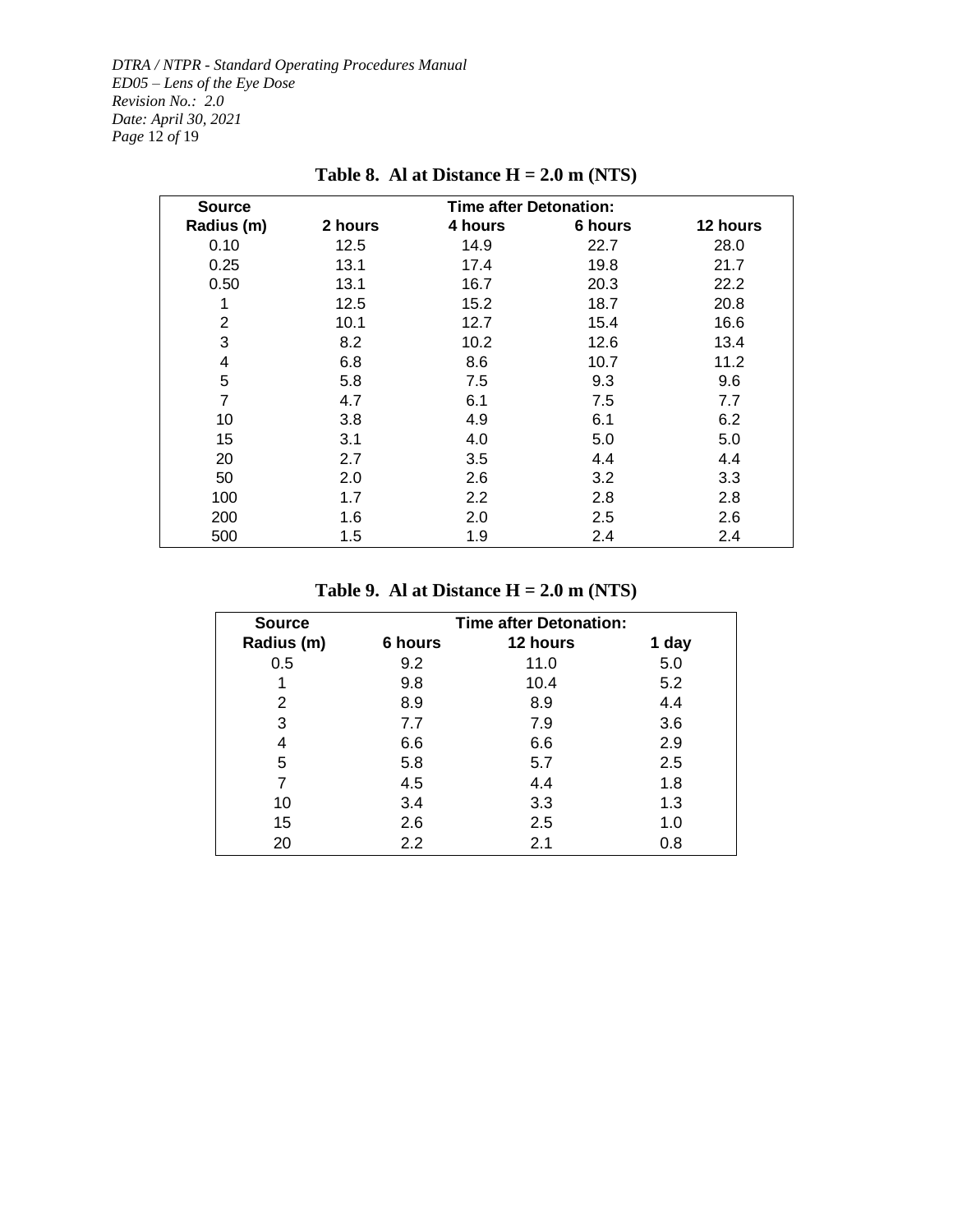<span id="page-12-0"></span>*DTRA / NTPR - Standard Operating Procedures Manual ED05 – Lens of the Eye Dose Revision No.: 2.0 Date: April 30, 2021 Page* 13 *of* 19

| <b>Source</b>  |        | <b>Time after Detonation:</b> |          |
|----------------|--------|-------------------------------|----------|
| Radius (m)     | 1 week | 1 month                       | 6 months |
| 0.10           | 4.0    | 6.3                           | 19.5     |
| 0.25           | 3.2    | 5.3                           | 17.3     |
| 0.50           | 2.4    | 4.1                           | 14.2     |
| 1              | 1.7    | 3.0                           | 10.9     |
| 2              | 1.3    | 2.3                           | 8.5      |
| 3              | 1.1    | 2.0                           | 7.4      |
| 4              | 1.0    | 1.8                           | 6.7      |
| 5              | 0.93   | 1.7                           | 6.3      |
| $\overline{7}$ | 0.85   | 1.5                           | 5.8      |
| 10             | 0.78   | 1.4                           | 5.3      |
| 15             | 0.71   | 1.3                           | 4.8      |
| 20             | 0.67   | 1.2                           | 4.6      |
| 50             | 0.57   | 1.0                           | 3.9      |
| 100            | 0.53   | 0.95                          | 3.6      |
| 200            | 0.50   | 0.89                          | 3.4      |
| 500            | 0.48   | 0.86                          | 3.3      |
|                |        |                               |          |

## **Table 10. Fe at Distance H = 0.3 m (1 ft) (PPG)**

**Table 11. Fe at Distance H = 0.5 m (NTS)**

<span id="page-12-1"></span>

| <b>Source</b>  | <b>Time after Detonation:</b> |         |         |          |  |  |
|----------------|-------------------------------|---------|---------|----------|--|--|
| Radius (m)     | 2 hours                       | 4 hours | 6 hours | 12 hours |  |  |
| 0.1            | 16.2                          | 19.6    | 24.6    | 26.9     |  |  |
| 0.25           | 15.7                          | 18.9    | 23.3    | 24.8     |  |  |
| 0.5            | 14.1                          | 17.0    | 21.1    | 22.1     |  |  |
| 1              | 11.3                          | 13.8    | 17.1    | 17.7     |  |  |
| $\overline{2}$ | 8.5                           | 10.5    | 13.0    | 13.3     |  |  |
| 3              | 7.3                           | 8.9     | 11.1    | 11.4     |  |  |
| 4              | 6.5                           | 8.0     | 10.0    | 10.2     |  |  |
| 5              | 6.0                           | 7.4     | 9.2     | 9.4      |  |  |
| $\overline{7}$ | 5.4                           | 6.6     | 8.3     | 8.4      |  |  |
| 10             | 4.9                           | 5.9     | 7.4     | 7.6      |  |  |
| 15             | 4.4                           | 5.4     | 6.7     | 6.8      |  |  |
| 20             | 4.1                           | 5.0     | 6.2     | 6.4      |  |  |
| 50             | 3.4                           | 4.2     | 5.2     | 5.3      |  |  |
| 100            | 3.1                           | 3.8     | 4.7     | 4.8      |  |  |
| 200            | 2.9                           | 3.5     | 4.4     | 4.5      |  |  |
| 500            | 2.7                           | 3.4     | 4.2     | 4.3      |  |  |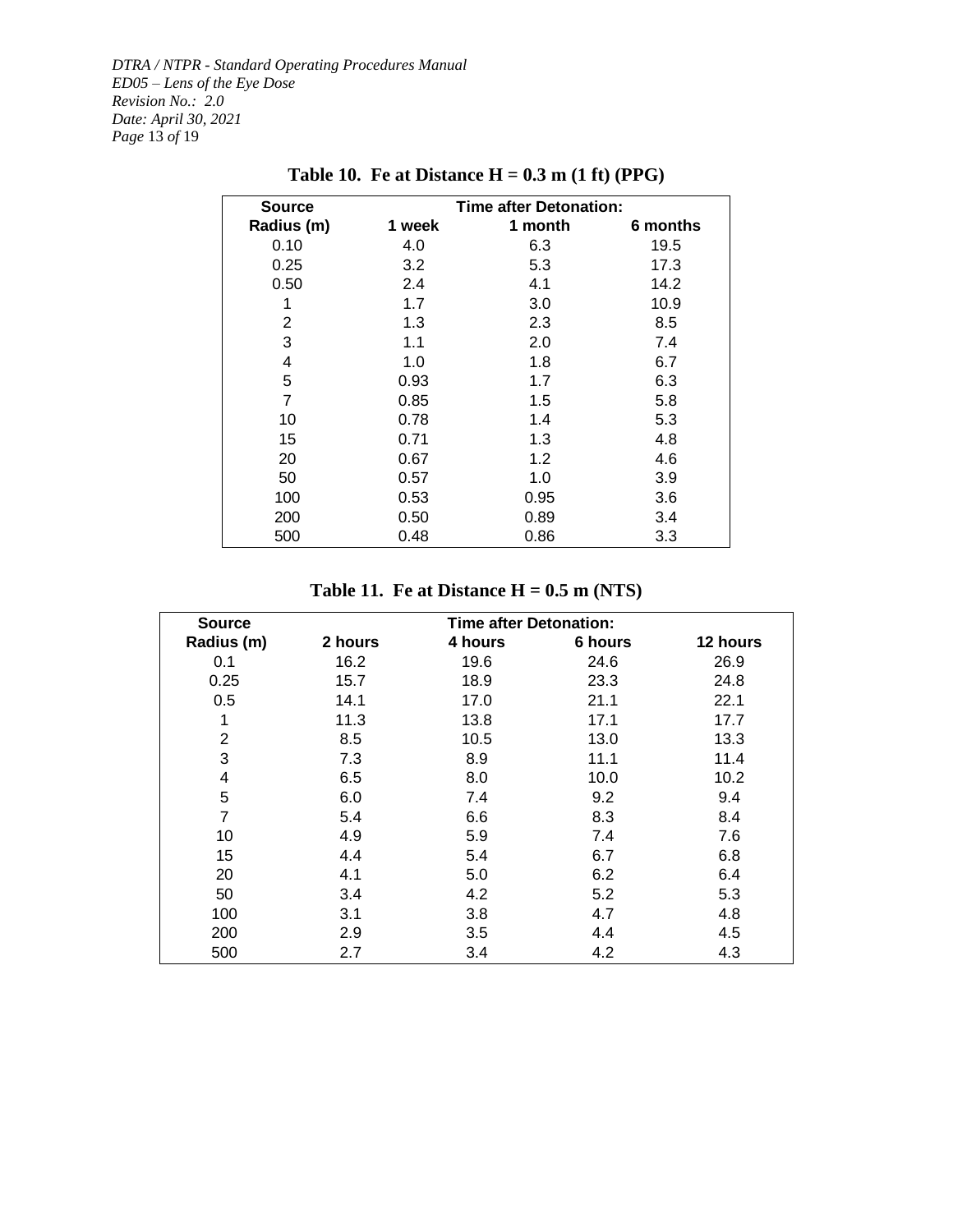*DTRA / NTPR - Standard Operating Procedures Manual ED05 – Lens of the Eye Dose Revision No.: 2.0 Date: April 30, 2021 Page* 14 *of* 19

<span id="page-13-0"></span>

| <b>Source</b>  | <b>Time after Detonation:</b> |         |         |          |  |  |  |
|----------------|-------------------------------|---------|---------|----------|--|--|--|
| Radius (m)     | 2 hours                       | 4 hours | 6 hours | 12 hours |  |  |  |
| 0.1            | 15.9                          | 16.3    | 23.0    | 24.2     |  |  |  |
| 0.25           | 15.7                          | 18.5    | 23.6    | 25.4     |  |  |  |
| 0.5            | 15.0                          | 17.7    | 22.4    | 23.9     |  |  |  |
| 1              | 12.8                          | 15.6    | 19.4    | 20.6     |  |  |  |
| $\overline{2}$ | 9.8                           | 12.0    | 14.9    | 15.6     |  |  |  |
| 3              | 8.0                           | 9.9     | 12.3    | 12.8     |  |  |  |
| 4              | 7.0                           | 8.6     | 10.7    | 11.1     |  |  |  |
| 5              | 6.3                           | 7.7     | 9.6     | 9.9      |  |  |  |
| $\overline{7}$ | 5.4                           | 6.7     | 8.3     | 8.5      |  |  |  |
| 10             | 4.7                           | 5.8     | 7.2     | 7.4      |  |  |  |
| 15             | 4.1                           | 5.0     | 6.2     | 6.4      |  |  |  |
| 20             | 3.7                           | 4.6     | 5.7     | 5.9      |  |  |  |
| 50             | 3.0                           | 3.7     | 4.6     | 4.7      |  |  |  |
| 100            | 2.6                           | 3.3     | 4.0     | 4.2      |  |  |  |
| 200            | 2.4                           | 3.0     | 3.7     | 3.9      |  |  |  |
| 500            | 2.3                           | 2.8     | 3.5     | 3.7      |  |  |  |

**Table 12. Fe at Distance H = 1.0 m (NTS)**

### **Table 13. Fe at Distance H = 1.0 m (PPG)**

<span id="page-13-1"></span>

| Source     | <b>Time after Detonation:</b> |         |  |  |  |
|------------|-------------------------------|---------|--|--|--|
| Radius (m) | 1 week                        | 2 weeks |  |  |  |
| 0.10       | 2.9                           | 2.3     |  |  |  |
| 0.25       | 2.7                           | 3.0     |  |  |  |
| 0.50       | 2.5                           | 2.8     |  |  |  |
| 1          | 1.9                           | 2.2     |  |  |  |
| 2          | 1.2                           | 1.5     |  |  |  |
| 3          | 0.95                          | 1.2     |  |  |  |
| 4          | 0.80                          | 1.0     |  |  |  |
| 5          | 0.71                          | 0.87    |  |  |  |
| 7          | 0.61                          | 0.74    |  |  |  |
| 10         | 0.52                          | 0.64    |  |  |  |
| 15         | 0.46                          | 0.55    |  |  |  |
| 20         | 0.42                          | 0.51    |  |  |  |
| 50         | 0.33                          | 0.41    |  |  |  |
| 100        | 0.29                          | 0.36    |  |  |  |
| 200        | 0.27                          | 0.33    |  |  |  |
| 500        | 0.26                          | 0.32    |  |  |  |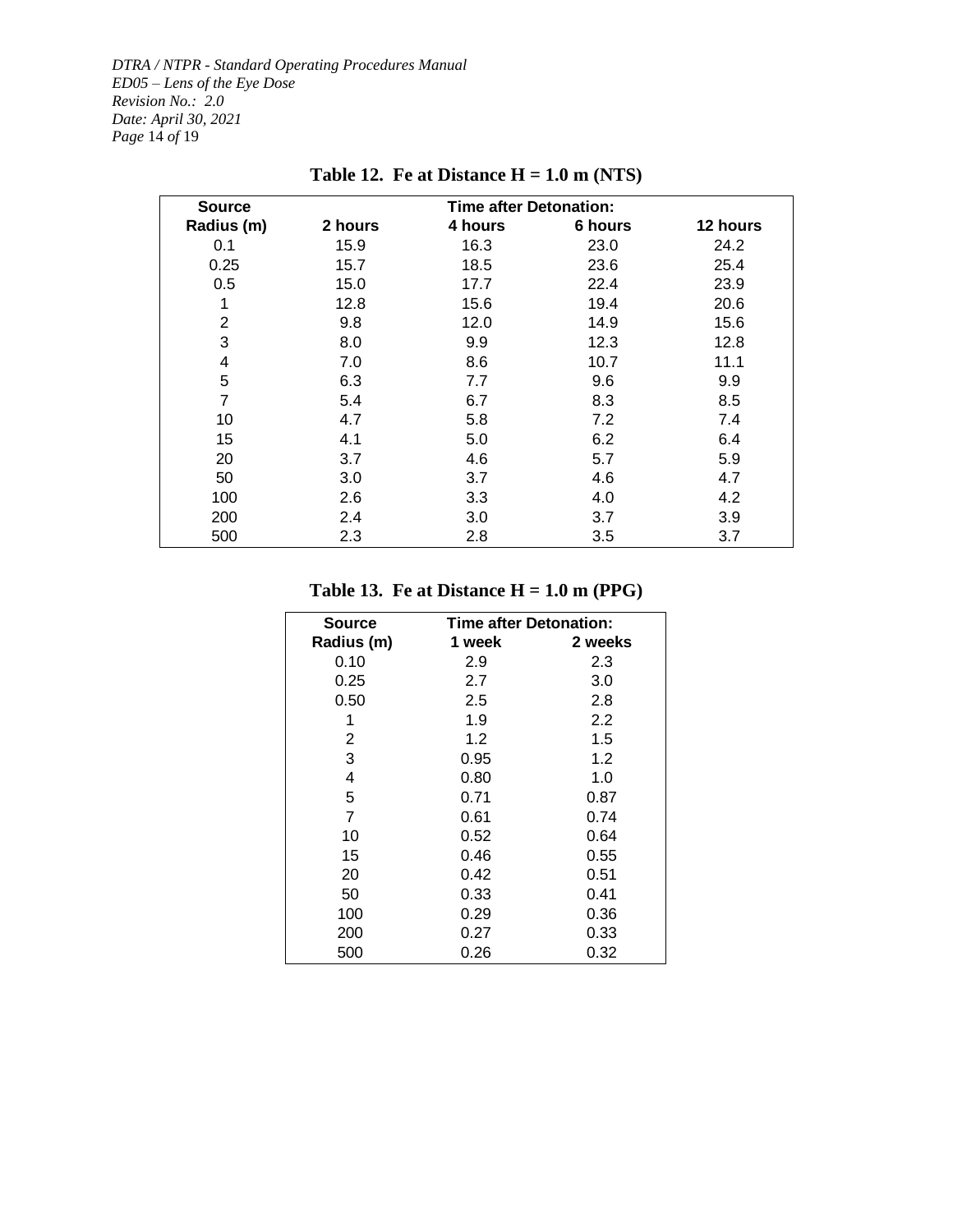*DTRA / NTPR - Standard Operating Procedures Manual ED05 – Lens of the Eye Dose Revision No.: 2.0 Date: April 30, 2021 Page* 15 *of* 19

<span id="page-14-1"></span>

| <b>Source</b>  |         | <b>Time after Detonation:</b> |         |          |
|----------------|---------|-------------------------------|---------|----------|
| Radius (m)     | 2 hours | 4 hours                       | 6 hours | 12 hours |
| 0.1            | 15.9    | 15.5                          | 20.2    | 23.4     |
| 0.25           | 13.5    | 15.2                          | 20.3    | 21.1     |
| 0.5            | 12.1    | 15.4                          | 19.2    | 21.0     |
| 1              | 11.6    | 14.5                          | 18.7    | 18.9     |
| $\overline{2}$ | 9.6     | 12.0                          | 15.4    | 16.2     |
| 3              | 8.0     | 10.0                          | 12.7    | 13.3     |
| $\overline{4}$ | 6.7     | 8.5                           | 10.8    | 11.1     |
| 5              | 5.8     | 7.5                           | 9.4     | 9.7      |
| $\overline{7}$ | 4.8     | 6.1                           | 7.7     | 7.8      |
| 10             | 3.9     | 4.9                           | 6.3     | 6.3      |
| 15             | 3.2     | 4.1                           | 5.1     | 5.2      |
| 20             | 2.8     | 3.6                           | 4.5     | 4.6      |
| 50             | 2.1     | 2.7                           | 3.4     | 3.4      |
| 100            | 1.8     | 2.3                           | 2.9     | 2.9      |
| 200            | 1.6     | 2.1                           | 2.6     | 2.7      |
| 500            | 1.5     | 2.0                           | 2.5     | $2.5\,$  |

**Table 14. Fe at Distance H = 2.0 m (NTS)**

Due to the complexities of beta dose calculations, tables for applications not listed above are generated on a case-by-case basis.

#### <span id="page-14-0"></span>**5.3.3 Point Source**

Similar to the method for point source dose to skin, calculations were performed for the lens of the eye. Examples of some scenarios involving eye exposures to point sources of beta and gamma radiation include inspecting the external surface of an aircraft that contains isolated "hot spots", removing contaminated air filters collected during cloud sampling, and viewing small objects removed from contaminated target ships as specimens or souvenirs.

Beta dose rates to the lens of the eye from point sources of fallout beta radiation have been calculated using the aforementioned eye model with the CEPXS radiation transport code (Lorence et al., 1989). The source is modeled as a point from which beta radiation, having Finn spectral characteristics (Finn et al., 1979) is emitted isotropically. The point source is surrounded by a spherically symmetrical layer of air with radius R, which in turn is surrounded by the layers that comprise the eye. The energy deposited in the lens of the eye, as determined in this manner, is converted to a dose rate per unit activity (i.e., rad  $h^{-1}$  Ci<sup>-1</sup>) in the point source by assuming 1 beta/decay.

The dose to the lens of the eye from a point source at 1 foot and 1 m as a function of time after a detonation and to skin at 1 foot and 1 m are presented in tandem in Tables II-2 and II-3 of Weitz, 2012.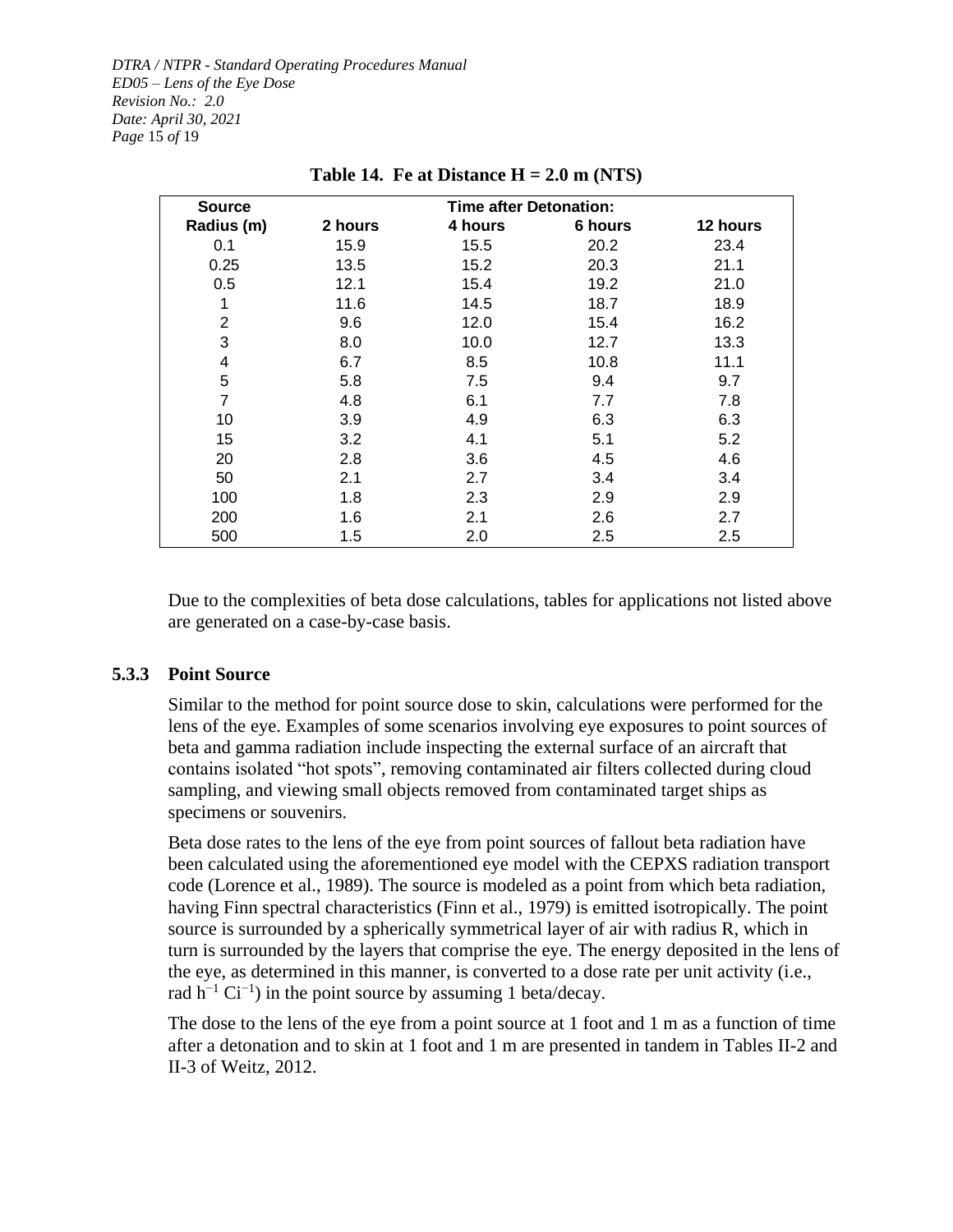*DTRA / NTPR - Standard Operating Procedures Manual ED05 – Lens of the Eye Dose Revision No.: 2.0 Date: April 30, 2021 Page* 16 *of* 19

#### <span id="page-15-0"></span>**5.3.4 Dermal Contamination on Eyelid**

This section addresses dose to the lens of the eye caused by possible contamination deposited on the outer surface of the eyelid. It is therefore necessary to calculate the contamination dose to the eyelid as though a skin cancer was manifest, using the standard methods given in SM ED04.

Once the dermal contamination dose to the eyelid has been calculated, the dose to the lens of the eye from eyelid contamination can be calculated using the data in [Table](#page-15-1) 15 (Weitz, 2012). [Table](#page-15-1) 15 provides the ratio of the beta dose to the lens with respect to the beta dose in the basal cell layer of the eyelid as a function of time. The eyelid is assumed to have a thickness of  $600 \mu m$  with the basal layer at a depth of  $30 \mu m$ . The sensitive layer for the lens is assumed to be at a tissue depth of 3 mm. The radiation transport was performed with the CEPXS transport code (Lorence et al., 1989) and using the Finn beta spectral data (Finn et al., 1979; Weitz, 2012).

The corresponding beta dose to the lens is simply the beta dose to the eyelid multiplied by the Dose Ratio given in the last column of [Table](#page-15-1) 15. As can be observed from [Table](#page-15-1) 15, the dose to the lens of the eye if contamination of the eyelid occurred at  $H+12$ hour is approximately 3.33 percent of the contamination dose to the eyelid and generally less during an Operation. The lens dose rises back to 3 percent at about 9 months to 1 year after a detonation (e.g., for possible post-operational decontamination activities).

Because it is likely that no eyelid contamination occurred to most personnel within several hours after the detonation (with the possible exception of cloud sampling aircraft crews or recovery personnel), most personnel did not accrue a lens dose from dermal contamination on the eyelid greater than 4.5 percent at any time after a detonation. Thus, the 4.5 percent is used as a default.

<span id="page-15-1"></span>

| Time after       | Avg beta energy | Dose at 30 um in eyelid: |                   | Dose at 3 mm in eye (lens): |                   |             | Dose Ratio |
|------------------|-----------------|--------------------------|-------------------|-----------------------------|-------------------|-------------|------------|
| Detonation       | (MeV)           | MeV-cm2/g                | rad/hr/beta/cm2-s | MeV-cm2/g                   | rad/hr/beta/cm2-s | Lens:Eyelid |            |
| 1 <sub>hr</sub>  | 0.824           | 5.01                     | 2.89E-04          | 0.2388                      | 1.38E-05          | 4.76E-02    |            |
| 2 <sub>hr</sub>  | 0.789           | 4.99                     | 2.88E-04          | 0.2182                      | 1.26E-05          | 4.37E-02    |            |
| 4 hr             | 0.767           | 4.98                     | 2.87E-04          | 0.2092                      | 1.21E-05          | 4.20E-02    |            |
| 6 hr             | 0.753           | 4.97                     | 2.87E-04          | 0.2046                      | 1.18E-05          | 4.11E-02    |            |
| 12 <sub>hr</sub> | 0.679           | 4.95                     | 2.85E-04          | 0.1647                      | 9.49E-06          | 3.33E-02    |            |
| 1 <sub>d</sub>   | 0.539           | 4.88                     | 2.81E-04          | 0.0896                      | 5.16E-06          | 1.84E-02    |            |
| 2d               | 0.425           | 4.80                     | 2.77E-04          | 0.0393                      | 2.27E-06          | 8.19E-03    |            |
| 3 d              | 0.370           | 4.76                     | 2.74E-04          | 0.0232                      | 1.34E-06          | 4.88E-03    |            |
| 1 wk             | 0.315           | 4.70                     | 2.71E-04          | 0.0132                      | 7.63E-07          | 2.82E-03    |            |
| 2 wk             | 0.317           | 4.70                     | 2.71E-04          | 0.0150                      | 8.66E-07          | 3.20E-03    |            |
| 1 mo             | 0.338           | 4.72                     | 2.72E-04          | 0.0216                      | 1.24E-06          | 4.58E-03    |            |
| 2 mo             | 0.347           | 4.70                     | 2.71E-04          | 0.0335                      | 1.93E-06          | 7.13E-03    |            |
| 4 mo             | 0.360           | 4.69                     | 2.70E-04          | 0.0526                      | 3.03E-06          | 1.12E-02    |            |
| 6 mo             | 0.388           | 4.70                     | 2.71E-04          | 0.0728                      | 4.19E-06          | 1.55E-02    |            |
| 9 <sub>mo</sub>  | 0.445           | 4.73                     | 2.73E-04          | 0.1086                      | 6.26E-06          | 2.29E-02    |            |
| 1 yr             | 0.504           | 4.77                     | 2.75E-04          | 0.1436                      | 8.27E-06          | 3.01E-02    |            |
| 2 yr             | 0.559           | 4.80                     | 2.77E-04          | 0.1740                      | 1.00E-05          | 3.62E-02    |            |

**Table 15. Ratio of Lens Dose to Eyelid Dose**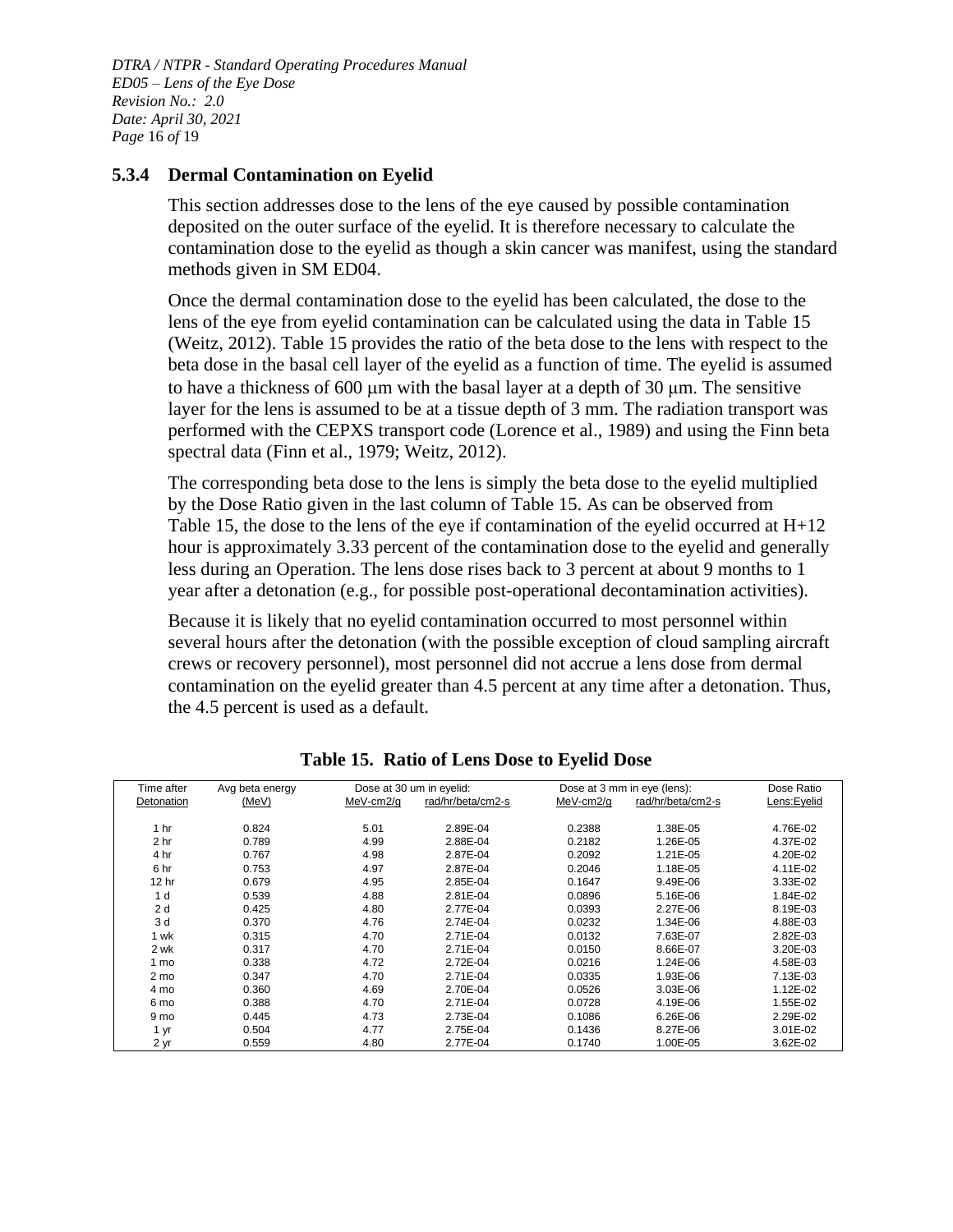*DTRA / NTPR - Standard Operating Procedures Manual ED05 – Lens of the Eye Dose Revision No.: 2.0 Date: April 30, 2021 Page* 17 *of* 19

#### <span id="page-16-0"></span>**5.4 Beta Dose to Lens from Activation Products**

Activation products are produced by neutron absorption in soil and other materials. The radioisotopes Na-24, Mn-56, Si-31, Ca-45, and K-42 are the primary contributors to the gamma and beta radiation in the vicinity of activated soil for the first few weeks after detonation, with Sc-46 and Co-60 at later times (e.g., months to years after the detonation.). Aluminum activation products decayed to immeasurable levels within minutes after a test detonation and, therefore, did not contribute to an eye dose by the time test participants approached the contaminated area.

External beta-to-gamma ratios for neutron activated products in soil are calculated using their respective parent elemental compositions and typical depths in soil with a density of 1.7 g cm−3 . [Table 16](#page-16-1) and [Table 17](#page-17-2) provide the resultant beta-to-gamma dose ratios.

#### <span id="page-16-1"></span>**Table 16. Beta-to-Gamma Lens Dose Ratio for Induced Radioactivity in Soil as a Function of Time and Height at NTS Area 7**

| <b>Results for NTS Area 7:</b> |        |        |        |                                          |        |        |        |
|--------------------------------|--------|--------|--------|------------------------------------------|--------|--------|--------|
| Time after                     |        |        |        |                                          |        |        |        |
| detonation                     |        |        |        | Beta/gamma eye dose ratio at eye height: |        |        |        |
| (hours)                        | 20 cm  | 40 cm  | 80 cm  | 100 cm                                   | 120 cm | 160 cm | 200 cm |
| 0.5                            | 0.0550 | 0.0496 | 0.0402 | 0.0362                                   | 0.0325 | 0.0263 | 0.0211 |
| 1                              | 0.0537 | 0.0484 | 0.0393 | 0.0354                                   | 0.0318 | 0.0257 | 0.0207 |
| 2                              | 0.0511 | 0.0461 | 0.0375 | 0.0337                                   | 0.0304 | 0.0246 | 0.0198 |
| 3                              | 0.0483 | 0.0436 | 0.0355 | 0.0320                                   | 0.0289 | 0.0234 | 0.0189 |
| 4                              | 0.0455 | 0.0411 | 0.0335 | 0.0303                                   | 0.0273 | 0.0222 | 0.0180 |
| 5                              | 0.0427 | 0.0386 | 0.0316 | 0.0285                                   | 0.0258 | 0.0210 | 0.0171 |
| 6                              | 0.0400 | 0.0362 | 0.0296 | 0.0268                                   | 0.0243 | 0.0199 | 0.0162 |
| $\overline{7}$                 | 0.0374 | 0.0339 | 0.0278 | 0.0252                                   | 0.0228 | 0.0187 | 0.0154 |
| 8                              | 0.0350 | 0.0318 | 0.0261 | 0.0237                                   | 0.0215 | 0.0177 | 0.0146 |
| 9                              | 0.0329 | 0.0298 | 0.0246 | 0.0223                                   | 0.0203 | 0.0168 | 0.0138 |
| 10                             | 0.0309 | 0.0280 | 0.0232 | 0.0211                                   | 0.0192 | 0.0159 | 0.0132 |
| 12                             | 0.0276 | 0.0251 | 0.0208 | 0.0190                                   | 0.0173 | 0.0145 | 0.0121 |
| 15                             | 0.0241 | 0.0220 | 0.0183 | 0.0168                                   | 0.0154 | 0.0129 | 0.0108 |
| 20                             | 0.0209 | 0.0191 | 0.0160 | 0.0147                                   | 0.0135 | 0.0114 | 0.0097 |
| 24                             | 0.0195 | 0.0178 | 0.0149 | 0.0137                                   | 0.0126 | 0.0107 | 0.0091 |
| 36                             | 0.0172 | 0.0157 | 0.0131 | 0.0121                                   | 0.0111 | 0.0094 | 0.0080 |
| 48                             | 0.0155 | 0.0141 | 0.0118 | 0.0109                                   | 0.0100 | 0.0085 | 0.0072 |
| 72                             | 0.0128 | 0.0116 | 0.0096 | 0.0088                                   | 0.0081 | 0.0069 | 0.0058 |
| 120                            | 0.0087 | 0.0078 | 0.0064 | 0.0058                                   | 0.0053 | 0.0045 | 0.0038 |
| 168                            | 0.0061 | 0.0054 | 0.0043 | 0.0039                                   | 0.0035 | 0.0030 | 0.0025 |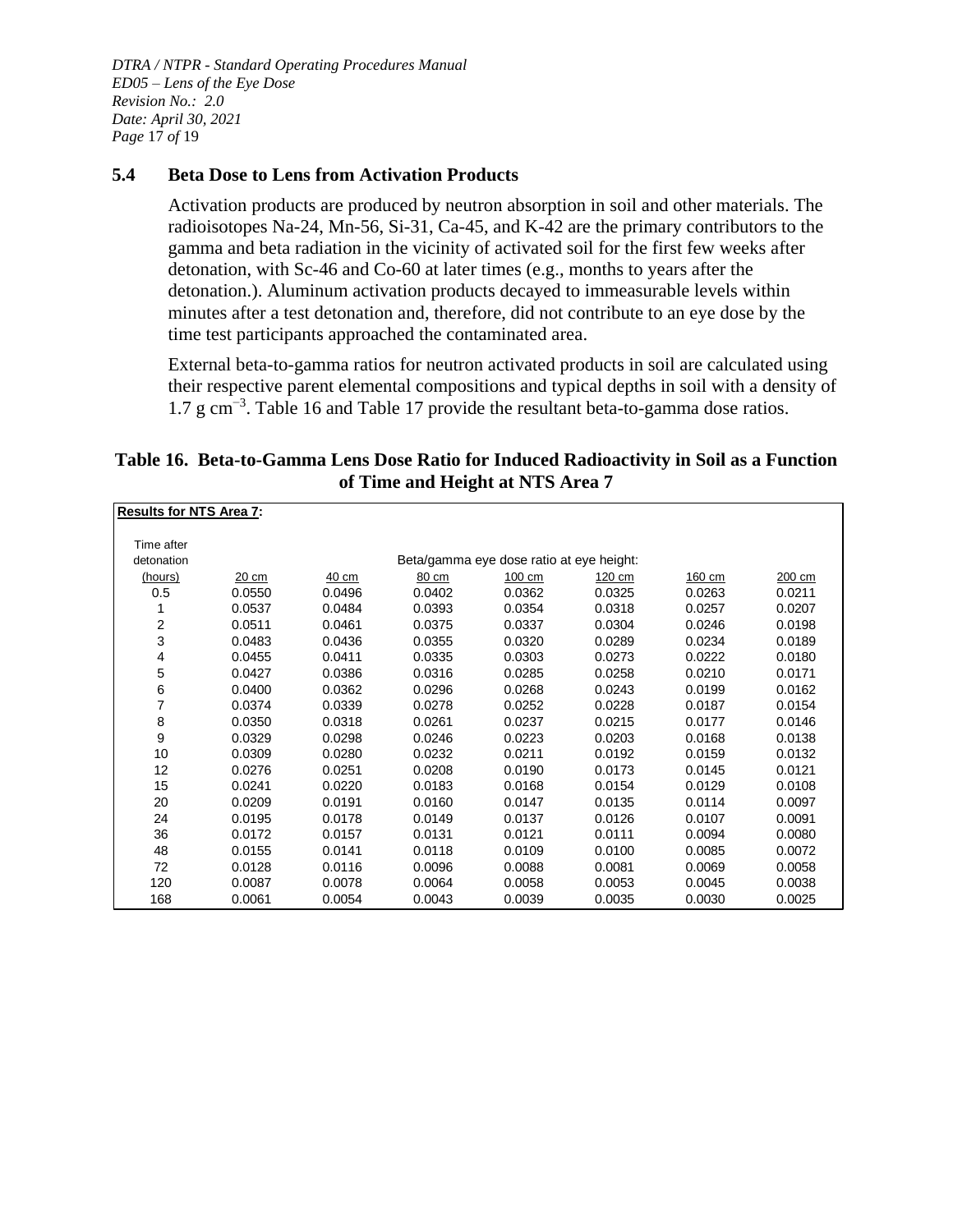*DTRA / NTPR - Standard Operating Procedures Manual ED05 – Lens of the Eye Dose Revision No.: 2.0 Date: April 30, 2021 Page* 18 *of* 19

<span id="page-17-2"></span>

| Table 17. Beta-to-Gamma Lens Dose Ratio for Induced Radioactivity in Soil as a Function |
|-----------------------------------------------------------------------------------------|
| of Time and Height at NTS Frenchman Flat                                                |

|            | <b>Results for NTS Frenchman Flat:</b> |        |        |                                          |        |        |        |
|------------|----------------------------------------|--------|--------|------------------------------------------|--------|--------|--------|
|            |                                        |        |        |                                          |        |        |        |
| Time after |                                        |        |        |                                          |        |        |        |
| detonation |                                        |        |        | Beta/gamma eye dose ratio at eye height: |        |        |        |
| (hours)    | 20 cm                                  | 40 cm  | 80 cm  | 100 cm                                   | 120 cm | 160 cm | 200 cm |
| 0.5        | 0.0509                                 | 0.0457 | 0.0369 | 0.0331                                   | 0.0297 | 0.0238 | 0.0191 |
|            | 0.0493                                 | 0.0443 | 0.0358 | 0.0321                                   | 0.0288 | 0.0231 | 0.0185 |
| 2          | 0.0461                                 | 0.0414 | 0.0334 | 0.0300                                   | 0.0270 | 0.0217 | 0.0174 |
| 3          | 0.0427                                 | 0.0384 | 0.0310 | 0.0279                                   | 0.0251 | 0.0202 | 0.0162 |
| 4          | 0.0394                                 | 0.0354 | 0.0286 | 0.0257                                   | 0.0231 | 0.0187 | 0.0150 |
| 5          | 0.0360                                 | 0.0324 | 0.0262 | 0.0236                                   | 0.0212 | 0.0172 | 0.0138 |
| 6          | 0.0329                                 | 0.0296 | 0.0240 | 0.0216                                   | 0.0194 | 0.0157 | 0.0127 |
| 7          | 0.0299                                 | 0.0269 | 0.0218 | 0.0196                                   | 0.0177 | 0.0144 | 0.0117 |
| 8          | 0.0271                                 | 0.0244 | 0.0198 | 0.0179                                   | 0.0161 | 0.0131 | 0.0107 |
| 9          | 0.0246                                 | 0.0222 | 0.0180 | 0.0163                                   | 0.0147 | 0.0120 | 0.0098 |
| 10         | 0.0224                                 | 0.0202 | 0.0164 | 0.0148                                   | 0.0134 | 0.0110 | 0.0090 |
| 12         | 0.0188                                 | 0.0169 | 0.0138 | 0.0125                                   | 0.0113 | 0.0094 | 0.0077 |
| 15         | 0.0151                                 | 0.0136 | 0.0111 | 0.0101                                   | 0.0092 | 0.0077 | 0.0064 |
| 20         | 0.0119                                 | 0.0107 | 0.0088 | 0.0080                                   | 0.0073 | 0.0062 | 0.0052 |
| 24         | 0.0107                                 | 0.0096 | 0.0079 | 0.0072                                   | 0.0066 | 0.0056 | 0.0047 |
| 36         | 0.0092                                 | 0.0083 | 0.0068 | 0.0062                                   | 0.0057 | 0.0048 | 0.0041 |
| 48         | 0.0084                                 | 0.0075 | 0.0061 | 0.0056                                   | 0.0051 | 0.0043 | 0.0037 |
| 72         | 0.0070                                 | 0.0062 | 0.0050 | 0.0045                                   | 0.0041 | 0.0035 | 0.0030 |
| 120        | 0.0050                                 | 0.0043 | 0.0034 | 0.0031                                   | 0.0028 | 0.0023 | 0.0020 |
| 168        | 0.0037                                 | 0.0032 | 0.0024 | 0.0021                                   | 0.0019 | 0.0016 | 0.0014 |

Beta and gamma doses to the lens of the eye are calculated in an identical manner as for external skin dose from activation products by replacing the beta-to-gamma dose ratios for skin with those specified for the lens of the eye given above.

#### <span id="page-17-0"></span>**6. Data and Input**

Operation and shot-specific data are compiled in SOP Appendices A–C.

#### <span id="page-17-1"></span>**7. Referenced SOPs and Standard Methods from this Manual**

- (1) SOP RA01 Radiation Dose Assessments for Cases Requiring Detailed Analysis
- (2) SM ED02 Whole Body External Dose Assessment
- (3) SM ED03 Skin Dose from External Sources
- (4) SM ED04 Skin Dose from Dermal Contamination